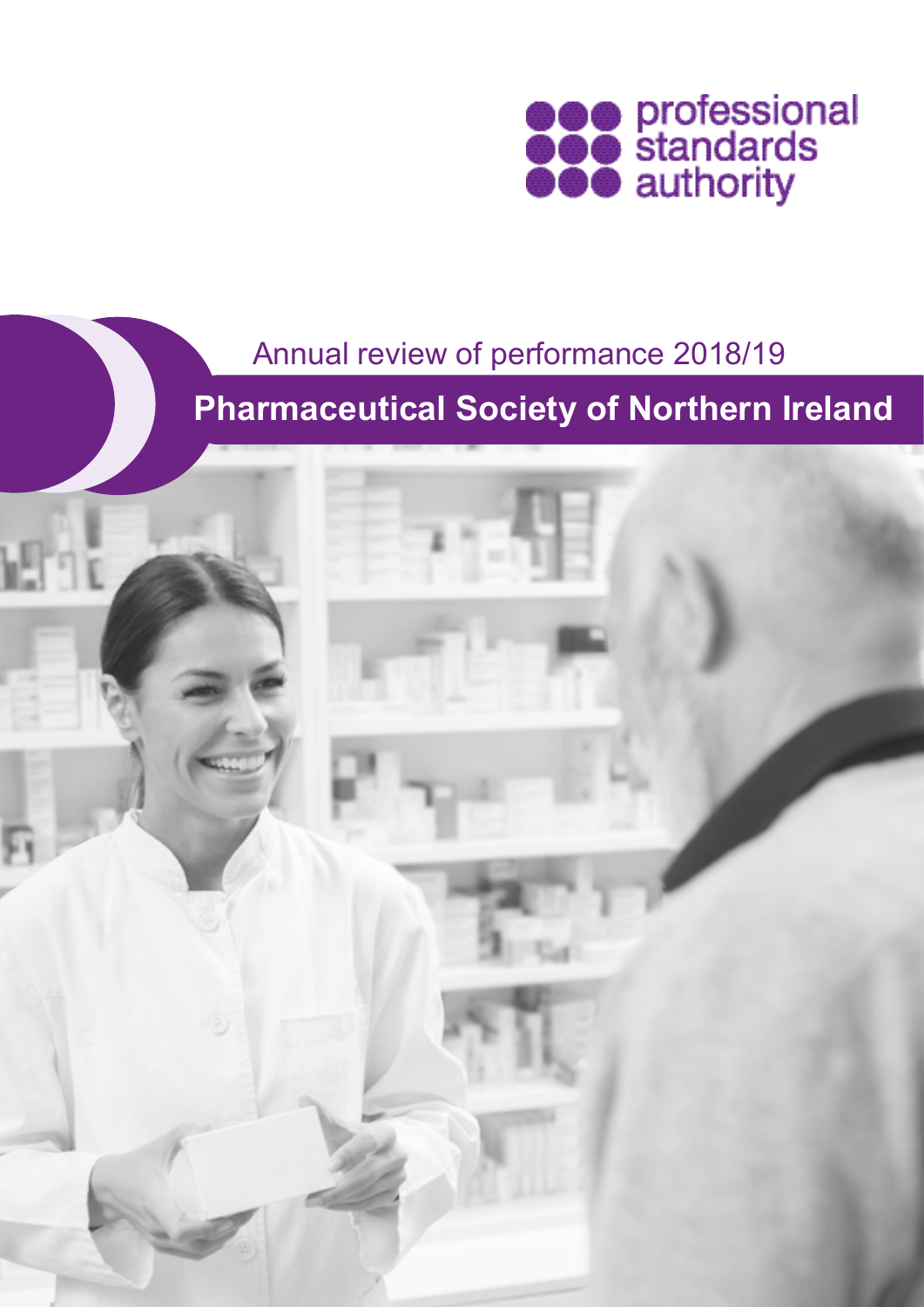### **About the Professional Standards Authority**

The Professional Standards Authority for Health and Social Care promotes the health, safety and wellbeing of patients, service users and the public by raising standards of regulation and voluntary registration of people working in health and care. We are an independent body, accountable to the UK Parliament.

We oversee the work of 10 statutory bodies that regulate health professionals in the UK and social workers in England. We review the regulators' performance and audit and scrutinise their decisions about whether people on their registers are fit to practise.

We also set standards for organisations holding voluntary registers for people in unregulated health and care occupations and accredit those organisations that meet our standards.

To encourage improvement we share good practice and knowledge, conduct research and introduce new ideas including our concept of right-touch regulation.<sup>1</sup> We monitor policy developments in the UK and internationally and provide advice to governments and others on matters relating to people working in health and care. We also undertake some international commissions to extend our understanding of regulation and to promote safety in the mobility of the health and care workforce.

Our organisational values are: integrity, transparency, respect, fairness and teamwork. We strive to ensure that our values are at the core of our work. More information about our work and the approach we take is available at [www.professionalstandards.org.uk.](http://www.professionalstandards.org.uk/)

<sup>1</sup> *Right-touch regulation revised* (October 2015*)*. Available at [www.professionalstandards.org.uk/policy-and-research/right-touch-regulation.](http://www.professionalstandards.org.uk/policy-and-research/right-touch-regulation)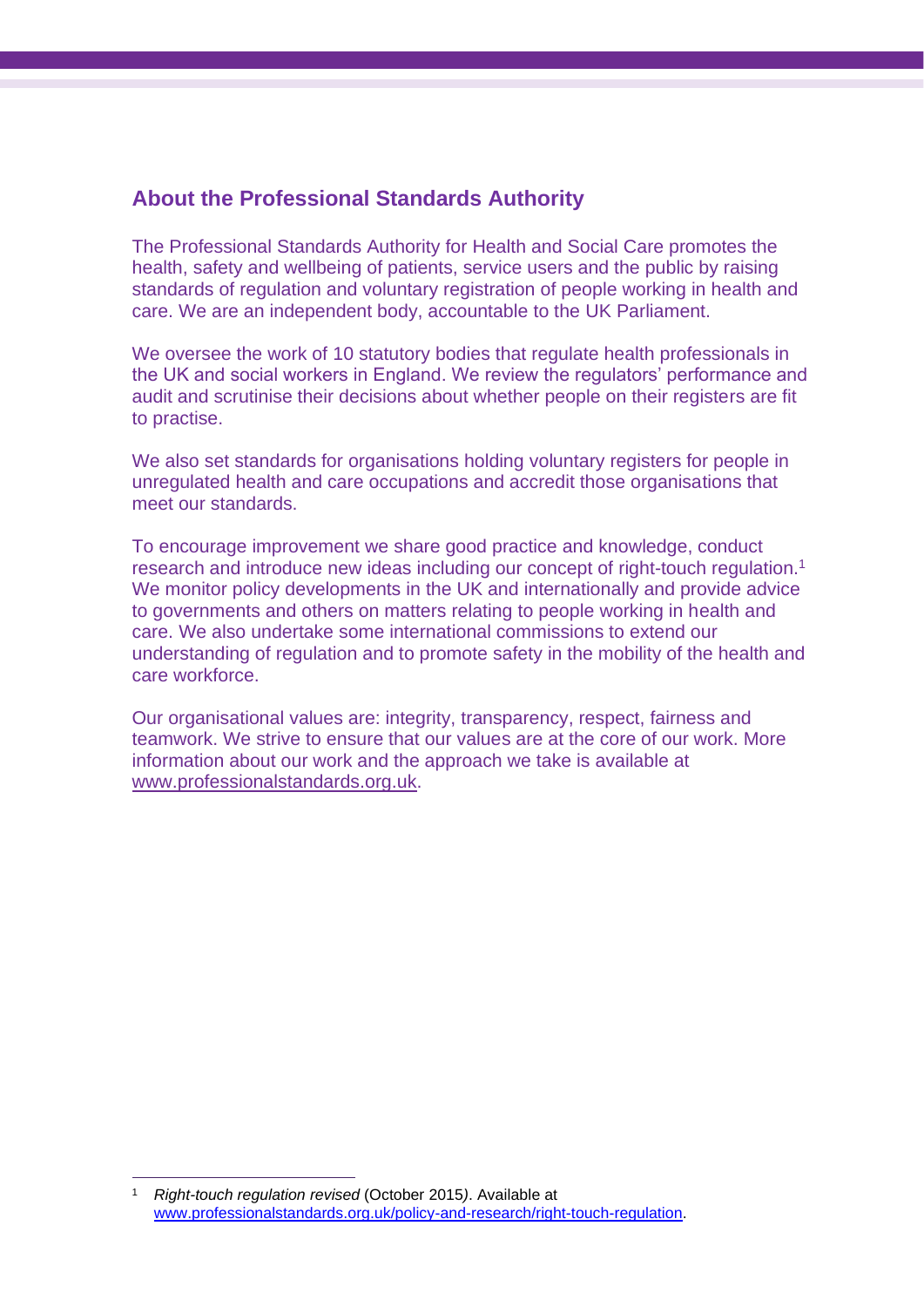# **Contents**

### **About the Pharmaceutical Society of Northern Ireland**

The Pharmaceutical Society of Northern Ireland (the PSNI) is the regulator for pharmacists and registered pharmacies in Northern Ireland. Its work includes:

- Ensuring high standards of education and training for pharmacists
- Maintaining a register of pharmacists ('registrants') and a register of students in pre-registration training
- Setting standards of conduct, ethics and performance that registrants must meet
- Setting standards for continuing professional development to ensure registrants maintain their ability to practise safely and effectively
- Taking action to restrict or remove from practice registrants who are not considered fit to practise
- Maintaining a register of registered pharmacies and setting standards they must meet.

As at 31 March 2020, the PSNI was responsible for a register of 2,764 pharmacists and 552 registered pharmacies. Its annual retention fee for pharmacists is £398 and for registered pharmacies is £155.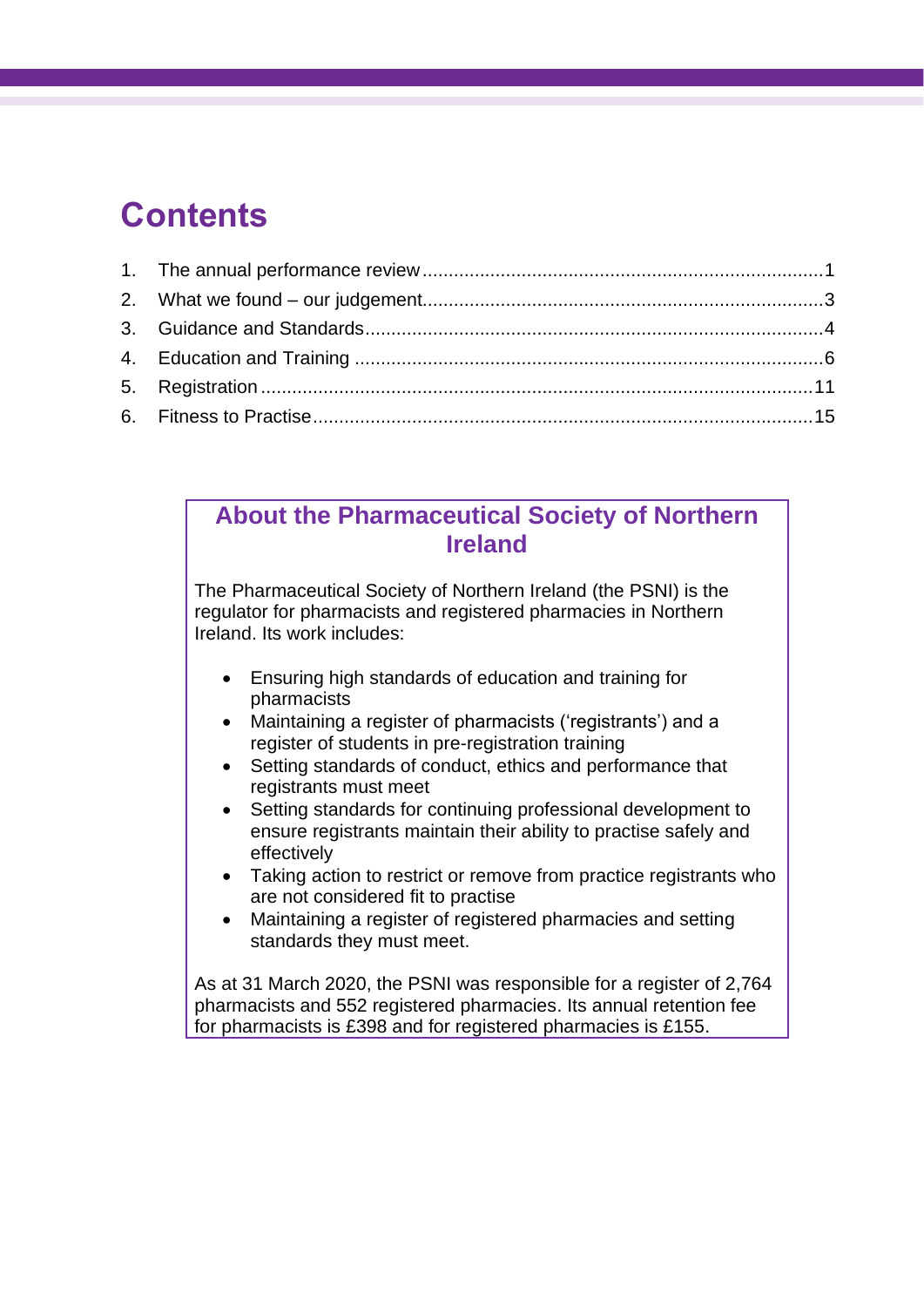

Regulator reviewed: **Pharmaceutical Society of Northern Ireland**

# Standards of good regulation

| <b>Core functions</b>         | <b>Met</b> |
|-------------------------------|------------|
| <b>Guidance and Standards</b> | 4/4        |
| <b>Education and Training</b> | 4/4        |
| <b>Registration</b>           | 6/6        |
| <b>Fitness to Practise</b>    | 8/10       |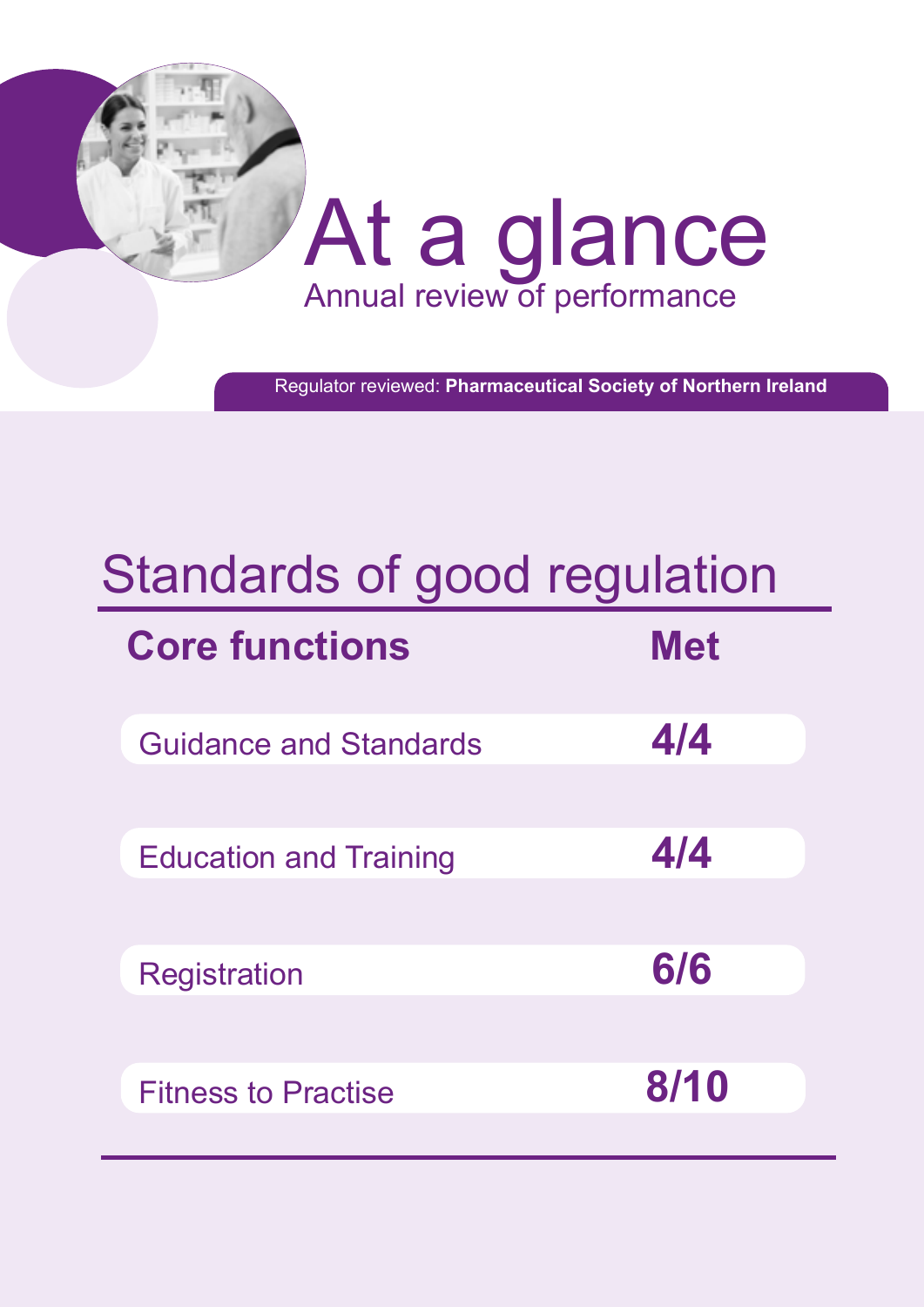# <span id="page-4-0"></span>1. The annual performance review

- 1.1 We oversee the 10 health and care professional regulatory organisations in the UK, including the PSNI. <sup>2</sup> More information about the range of activities we undertake as part of this oversight, as well as more information about these regulators, can be found on our website.
- 1.2 An important part of our oversight of the regulators is our annual performance review, in which we report on the delivery of their key statutory functions. These reviews are part of our legal responsibility. We review each regulator on a rolling 12-month basis and vary the scope of our review depending on how well we see the regulator is performing. We report the outcome of reviews annually to the UK Parliament and the governments in Scotland, Wales and Northern Ireland
- 1.3 These performance reviews are our check on how well the regulators have met our *Standards of Good Regulation* (the Standards) so that they protect the public and promote confidence in health and care professionals and themselves. Our performance review is important because:
	- it tells everyone how well the regulators are doing
	- it helps the regulators improve, as we identify strengths and weaknesses and recommend possible changes.

#### **The Standards of Good Regulation**

- 1.4 We assess the regulators' performance against the Standards. They cover the regulators' four core functions:
	- Setting and promoting guidance and standards for the profession
	- Setting standards for and quality assuring the provision of education and training
	- Maintaining a register of professionals
	- Taking action where a professional's fitness to practise may be impaired.
- 1.5 The Standards describe the outcomes we expect regulators to achieve in each of the four functions. Over 12 months, we gather evidence for each regulator to help us see if they have been met.
- 1.6 We gather this evidence from the regulator, from other interested parties, and from the information that we collect about them in other work we do. Once a year, we collate all of this information and analyse it to make a recommendation to our internal panel of decision-makers about how we believe the regulator has performed against the Standards in the previous 12

<sup>2</sup> These are the General Chiropractic Council, the General Dental Council, the General Medical Council, the General Optical Council, the General Osteopathic Council, the General Pharmaceutical Council, the Health and Care Professions Council, the Nursing and Midwifery Council, the Pharmaceutical Society of Northern Ireland, and Social Work England.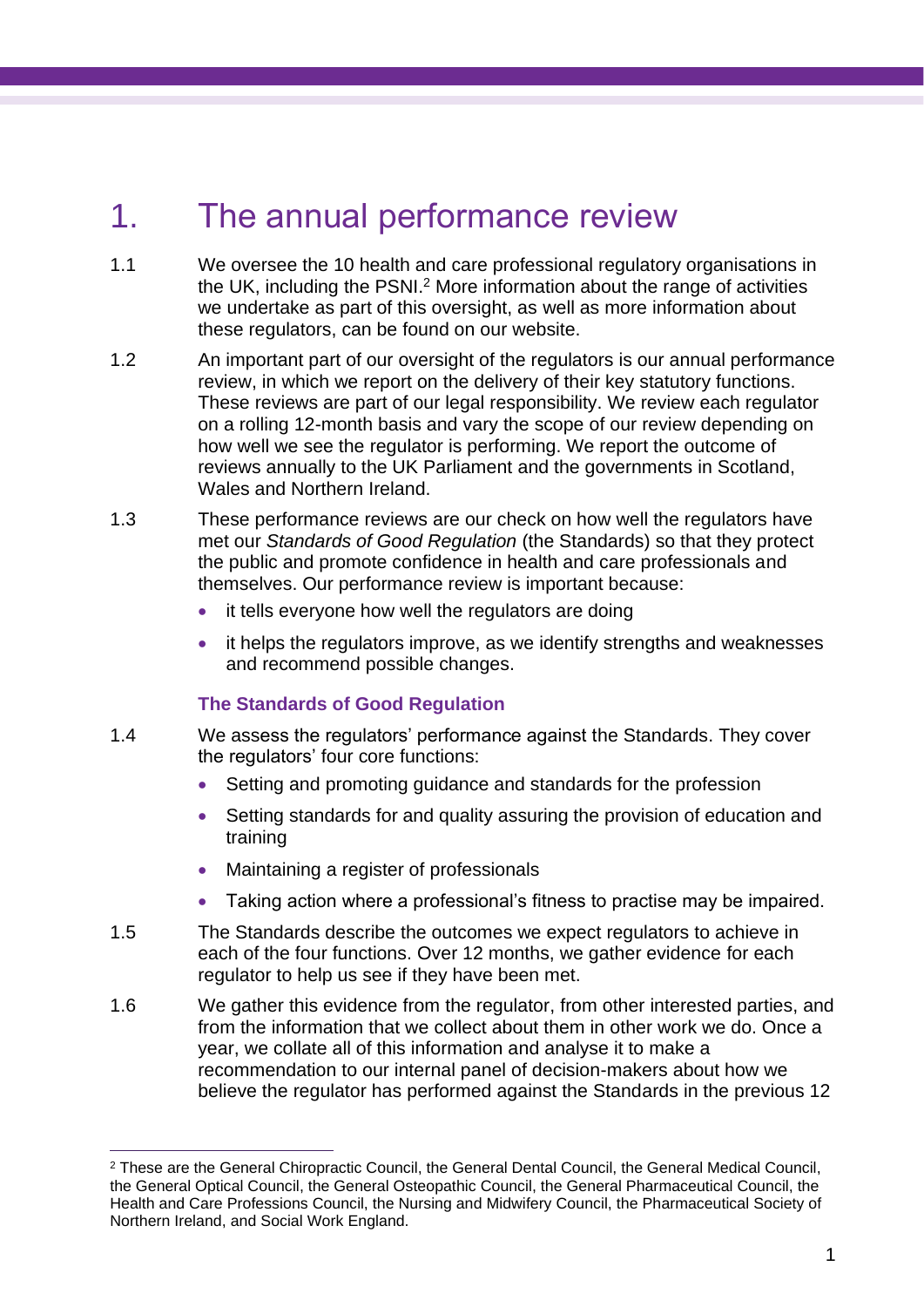months. We use this to decide the type of performance review we should carry out.

- 1.7 When considering information relating to a regulator's timeliness, we consider carefully the data we see, and what it tells us about the regulator's performance over time. In addition to taking a judgement on the data itself, we look at:
	- any trends that we can identify suggesting whether performance is improving or deteriorating
	- how the performance compares with other regulators, bearing in mind the different environments and caseloads affecting the work of those regulators
	- the regulator's own key performance indicators or service standards which they set for themselves.
- 1.8 We will recommend that additional review of their performance is unnecessary if:
	- we identify no significant changes to the regulator's practices, processes or policies during the performance review period; and
	- none of the information available to us indicates any concerns about the regulator's performance that we wish to explore in more detail.
- 1.9 We will recommend that we ask the regulator for more information if:
	- there have been one or more significant changes to a regulator's practices, processes or policies during the performance review period (but none of the information we have indicates any concerns or raises any queries about the regulator's performance that we wish to explore in more detail) or;
	- we consider that the information we have indicates a concern about the regulator's performance in relation to one or more Standards.
- 1.10 This targeted review will allow us to assess the reasons for the change(s) or concern(s) and the expected or actual impact of the change(s) or concern(s) before we finalise our performance review report.
- 1.11 We have written a guide to our performance review process, which can be found on our website [www.professionalstandards.org.uk.](http://www.professionalstandards.org.uk/)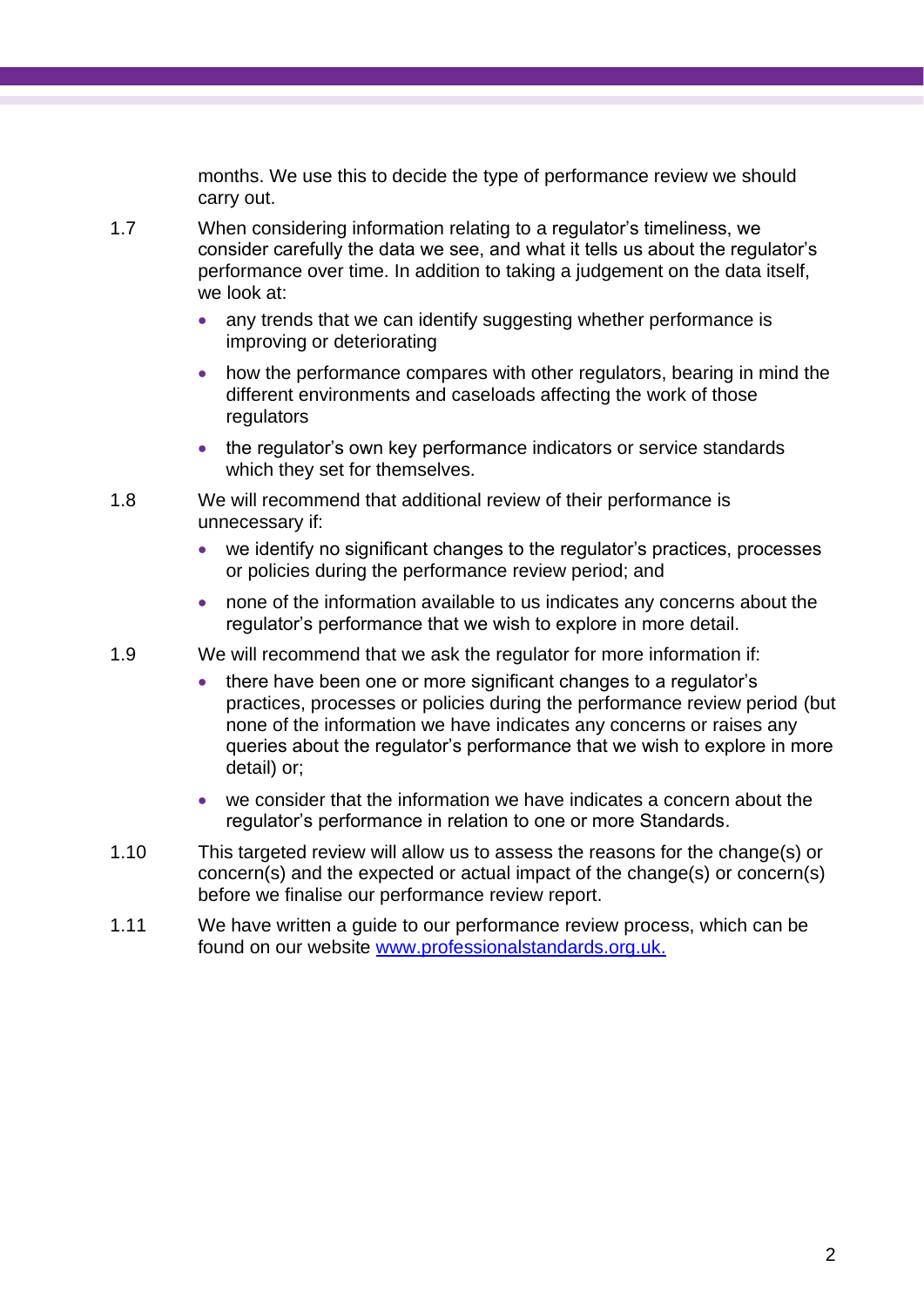# <span id="page-6-0"></span>2. What we found – our judgement

2.1 During November 2019 we carried out an initial review of the PSNI's performance from 1 November 2018 to 31 October 2019. Our review included an analysis of the following:

- Council papers, including committee reports and meeting minutes
- Policy and guidance documents
- Statistical performance dataset
- Third party feedback
- Register check
- Information available to us through our review of final fitness to practise decisions under the Section 29 process. 3
- 2.2 As a result of this assessment, we decided to carry out a targeted review of:
	- Standard 2 of the *Standards of Good Regulation* for Registration
	- Standards 1, 3, 6 and 7 of the *Standards of Good Regulation* for Fitness to Practise.
- 2.3 We obtained further information from the PSNI relating to these Standards. We also carried out an audit all the fitness to practise cases closed by the PSNI between 1 November 2018 and 31 October 2019. As a result of a detailed consideration of this further information and our audit findings, we determined that the PSNI had not met Standards 5 and 7 for Fitness to Practise. The reasons for this are set out in the following sections of the report.
- 2.4 Where applicable, we have noted the impact of the Covid-19 pandemic on the work of the PSNI but it is not mentioned frequently as the review period for this report ends in October 2019. We expect to be able to report more fully on the impact of the pandemic in future reports.

#### **Summary of the PSNI's performance**

- 2.5 For 2018/19 we have concluded that the PSNI:
	- Met all of the *Standards of Good Regulation* for Guidance and Standards
	- Met all of the *Standards of Good Regulation* for Education and Training
	- Met all of the *Standards of Good Regulation* for Registration
	- Met eight of the 10 *Standards of Good Regulation* for Fitness to Practise. The PSNI did not meet Standards 5 and 7.

<sup>&</sup>lt;sup>3</sup> Each regulator we oversee has a 'fitness to practise' process for handling complaints about health and care professionals. The most serious cases are referred to formal hearings in front of fitness to practise panels. We review every final decision made by the regulators' fitness to practise panels. If we consider that a decision is insufficient to protect the public properly we can refer them to Court to be considered by a judge. Our power to do this comes from Section 29 of the [NHS Reform and Health Care Professions](http://www.legislation.gov.uk/ukpga/2002/17/contents)  [Act 2002 \(as amended\).](http://www.legislation.gov.uk/ukpga/2002/17/contents)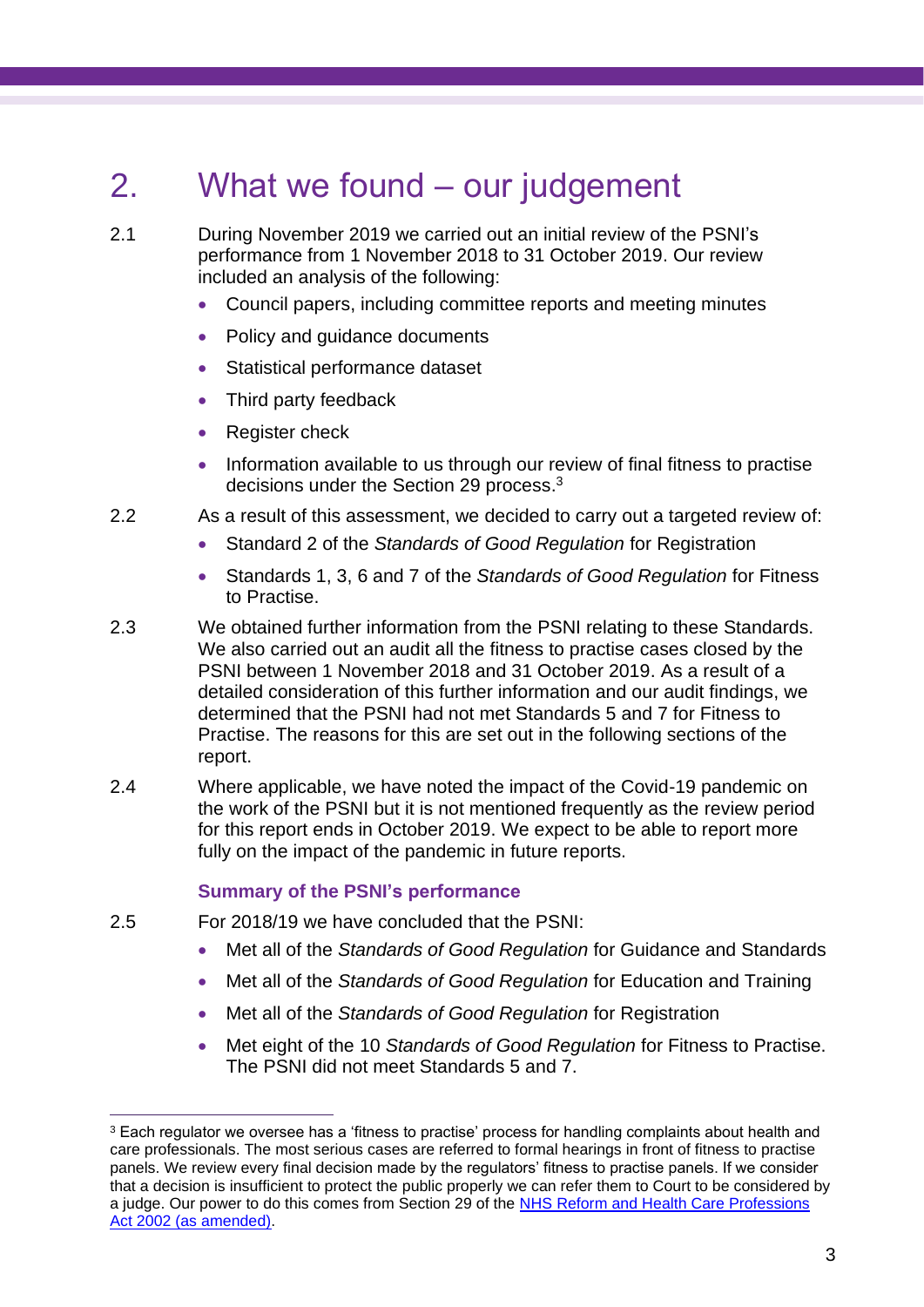# <span id="page-7-0"></span>3. Guidance and Standards

3.1 The PSNI has met all of the *Standards of Good Regulation* for Guidance and Standards during 2018/19. Examples of how it has demonstrated this are indicated below each individual Standard.

> **Standard 1: Standards of competence and conduct reflect up-to-date practice and legislation. They prioritise patient and service user safety and patient and service user centred care**

- 3.2 This Standard was met with no concerns last year.
- 3.3 The PSNI sets out the professional standards of conduct, ethics and performance for pharmacists in Northern Ireland in *The Code*, which was introduced in March 2016. *The Code* is based around the following five principles, which we are satisfied prioritise patient and service user safety and patient and service user centred care:
	- Principle 1: Always put the patient first
	- Principle 2: Provide a safe and quality service
	- Principle 3: Act with professionalism and integrity at all times
	- Principle 4: Communicate effectively and work properly with colleagues
	- Principle 5: Maintain and develop your knowledge, skills and competence
- 3.4 The PSNI conducts planned and prompted reviews of its Guidance and Standards. A planned review of *The Code* takes place every five years with all associated standards and guidance documents being reviewed within the subsequent two year window. The PSNI conducts horizon-scanning exercises and if these identify any developments which may result in the need to update *The Code* or supplementary guidance, a prompted review will take place.
- 3.5 A planned review of *The Code* is not yet due and there were no developments during the period under review that would have required a prompted review to take place. We have seen no evidence to suggest that *The Code* has become outdated.
- 3.6 We are satisfied that this Standard continues to be met.

**Standard 2: Additional guidance helps registrants apply the regulator's standards of competence and conduct to specialist or specific issues including addressing diverse needs arising from patient and service user centred care**

3.7 This Standard was met last year when we reported on the ongoing work of the PSNI to review its suite of standards and guidance documents. As part of this work the PSNI developed a Decision Making Framework which sets out the purpose of additional guidance and when it is needed.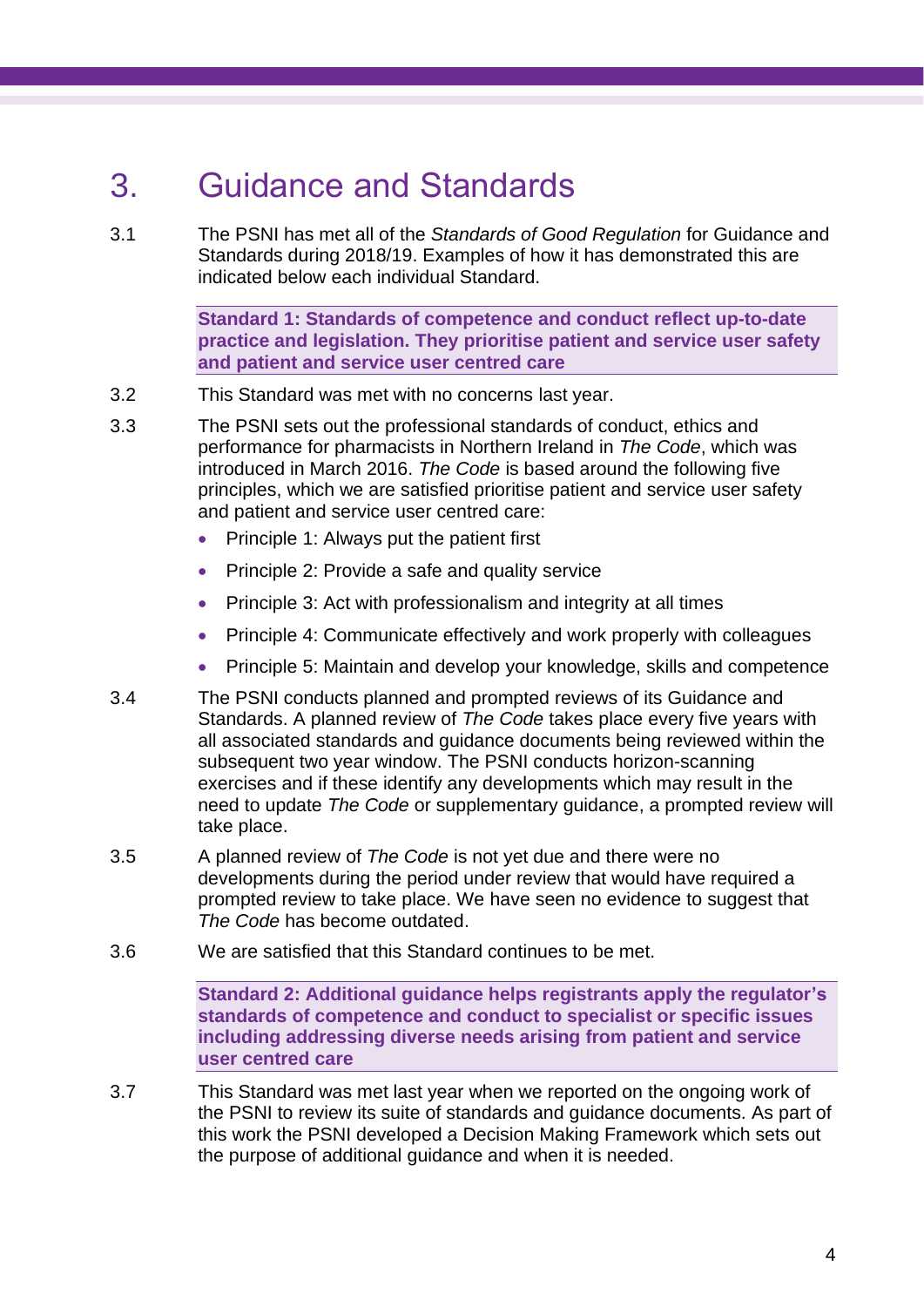- 3.8 The PSNI expected its review to remain ongoing until late 2019 due to the number of documents to be reviewed. This year, the PSNI continued with its review and:
	- published minor revisions to its *Guidance on Raising Concerns (Whistleblowing)* and *Guidance on maintaining clear sexual boundaries with patients and carers*
	- decided to discontinue three guidance documents<sup>4</sup> which it considered contained information that is sufficiently addressed by legislation or guidance published by other organisations
	- progressed work to develop new guidance on *Provision of Services* which will include guidance on the refusal of services on the basis of religion, personal values and beliefs and violence/potential violence or criminal conduct.
- 3.9 The PSNI's draft guidance on *Provision of Services* was presented to its Council in November 2019. However, the planned public consultation was delayed in order to ensure the guidance could incorporate any necessary changes arising out of the legislative change to abortion services in Northern Ireland.<sup>5</sup>
- 3.10 In June 2020, the PSNI's Council approved a revised version of the guidance for public consultation. The consultation is running from 8 July 2020 to 30 September 2020.
- 3.11 We are satisfied that this Standard continues to be met.

**Standard 3: In development and revision of guidance and standards, the regulator takes account of stakeholders' views and experiences, external events, developments in the four UK countries, European and international regulation and learning from other areas of the regulator's work**

- 3.12 This Standard was met with no concerns last year.
- 3.13 The Decision Making Framework we referred to under Standard 2 sets out criteria the PSNI will consider when deciding whether a proposed change to guidance or standards may need to be consulted on and, if so, the type of consultation that would be suitable.
- 3.14 During the period under review, the PSNI conducted a targeted consultation exercise when revising its *Guidance on Raising Concerns (Whistleblowing)* and *Guidance on maintaining clear sexual boundaries with patients and carers*. Prior to formally discontinuing *Professional standards and guidance on the Responsible Pharmacist Regulations* and *Guidance for Hospital Pharmacists on the Responsible Pharmacist Regulations*, the PSNI will be

<sup>4</sup> *Professional standards and guidance for advertising medicines and professional services*, *Professional standards and guidance on the Responsible Pharmacist Regulations* and *Guidance for Hospital Pharmacists on the Responsible Pharmacist Regulations.*

<sup>5</sup> The guidance was developed prior to the Northern Ireland (Executive Formation etc) Act 2019, which came into force on 22 October 2019, and subsequent Abortion (Northern Ireland) Regulations 2020 and Abortion (Northern Ireland) (No. 2) Regulations 2020.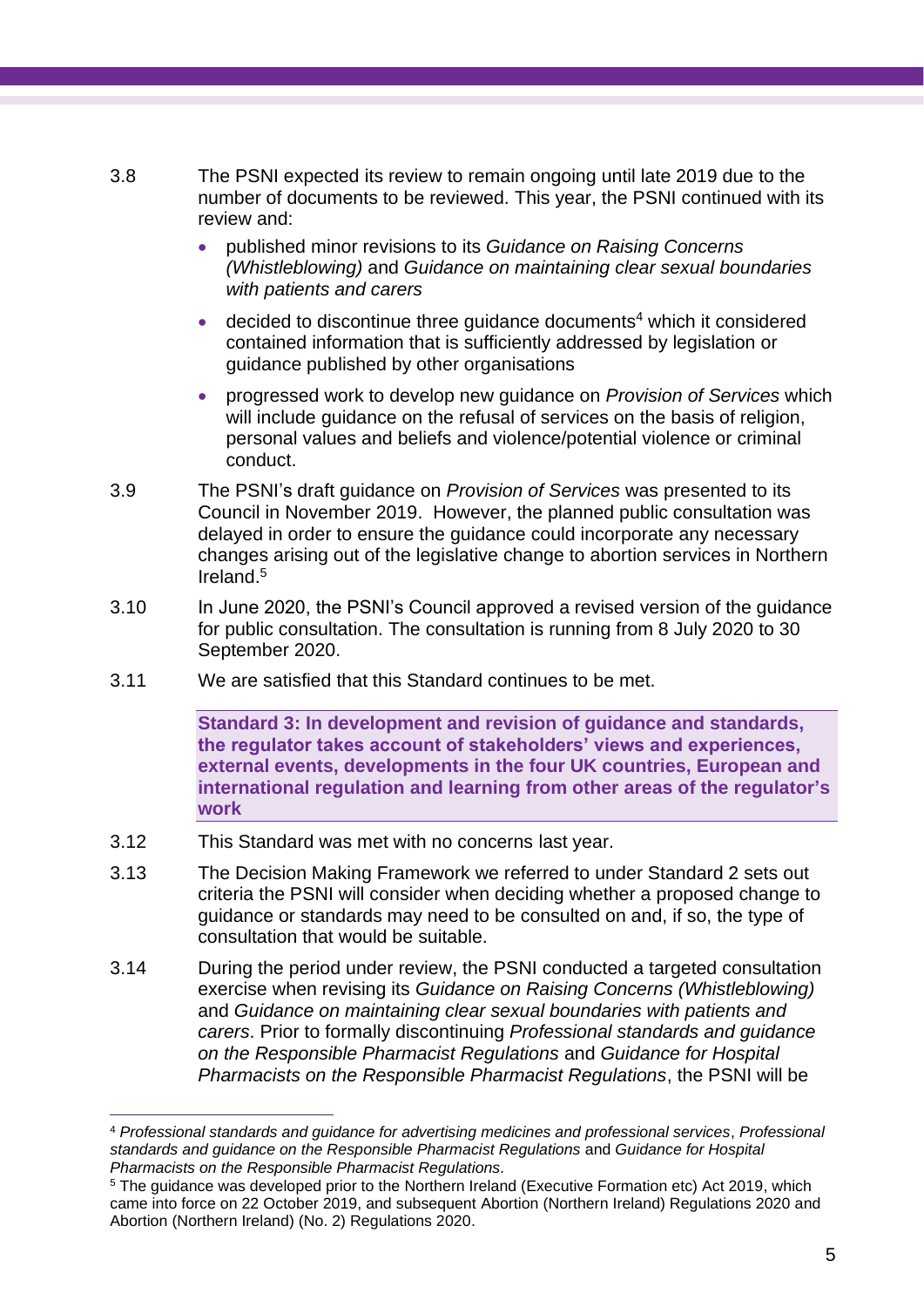undertaking a targeted engagement exercise to explore whether any stakeholders find the guidance or, aspects of them, helpful and whether they should be retained as a result.

- 3.15 The PSNI has also been taking part in inter-regulatory work $6$  on remote prescribing arising from the Care Quality Commission (CQC) Online Primary Care Cross Regulatory Forum. A draft *Shared Problem Statement* and a draft set of *High level principles for good practice in remote prescribing* have been developed, with consideration being given to whether it will be possible to align regulators' standards or guidance on good practice in this area. The *High level principles for good practice in remote prescribing* are being considered for publication and may be subject to public consultation.
- 3.16 The PSNI has noted that the inter-regulatory work on remote prescribing will be beneficial when it reviews its *Standards and Guidance for Pharmacist Prescribing* and *Professional Standards and Guidance for Internet Pharmacy Services*.
- 3.17 We are satisfied that this Standard continues to be met.

**Standard 4: The standards and guidance are published in accessible formats. Registrants, potential registrants, employers, patients, service users and members of the public are able to find the standards and guidance published by the regulator and can find out about the action that can be taken if the standards and guidance are not followed**

- 3.18 This Standard was met last year when we reported that the PSNI's website included a message notifying users that they may need to contact the PSNI directly for materials if using outdated PDF readers which were no longer compatible with the PSNI's updated platform.
- 3.19 There has been no change since last year in the way that the PSNI publishes its standards and guidance. These remain accessible on the PSNI's website and a 'Google translate' button in the top right corner allows the user to translate information into a number of languages.
- <span id="page-9-0"></span>3.20 We are satisfied that this Standard continues to be met.

# 4. Education and Training

4.1 The PSNI has met all of the Standards of Good Regulation for Education and Training during 2018/19. Examples of how it has demonstrated this are indicated below each individual Standard.

> **Standard 1: Standards for education and training are linked to standards for registrants. They prioritise patient and service user safety and patient and service user centred care. The process for reviewing or**

<sup>6</sup> The organisations that have attended meetings to date are General Medical Council, Health and Care Professions Council, General Dental Council, General Pharmaceutical Council, General Optical Council, Nursing and Midwifery Council, British Medical Association, Royal College of General Practitioners, Royal Pharmaceutical Society, Royal College of Nursing, Royal College of Midwifery.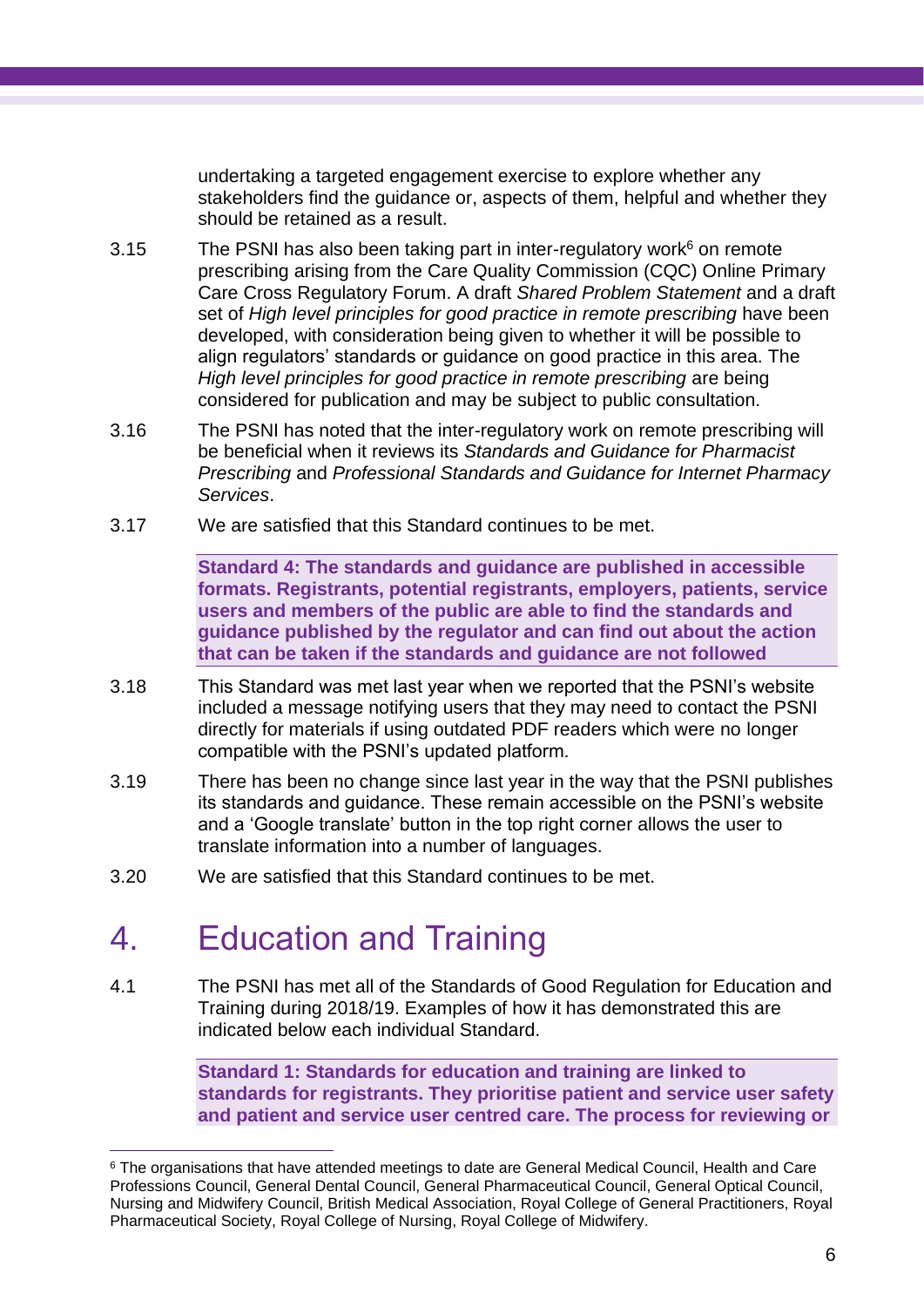**developing standards for education and training should incorporate the views and experiences of key stakeholders, external events and the learning from the quality assurance process**

4.2 This Standard was met with no concerns last year when we reported on the General Pharmaceutical Council's (GPhC's) ongoing review of its *Standards for the education and training of pharmacist independent prescribers* and *Standards for the initial education and training for pharmacists*, both of which have been adopted by the PSNI.

#### **Standards for the education and training of pharmacist independent prescribers**

- 4.3 In January 2019, the GPhC introduced new *Standards for the education and training of pharmacist independent prescribers*, which were adopted by the PSNI in April 2019. The new standards include revised learning outcomes which are based on the prescribing competencies set out in the Royal Pharmaceutical Society (RPS) publication *A Competency Framework for All Prescribers.* The PSNI participated in the development of the competency framework as an External Reference Group Member.
- 4.4 The revised learning outcomes are based around the following four 'domains', which mirror four of the principles in *The Code*:
	- Domain 1: Person-centred care
	- Domain 2: Professionalism
	- Domain 3: Professional knowledge and skills
	- Domain 4: Collaboration

#### **Standards for the initial education and training of pharmacists**

- 4.5 The PSNI also adopts the GPhC's *Standards for the initial education and training of pharmacists*, which the GPhC is proposing changes to. The PSNI participated in the development of the proposed changes through the GPhC's Education Advisory Group and Task and Finish Group.
- 4.6 The GPhC is proposing five key changes to the standards:
	- Learning outcomes these will be set around the same four themes as the *Standards for the education and training of pharmacist independent prescribers* and will have a greater focus on the application of scientific knowledge, clinical skills, the importance of communicating effectively and multi-professional learning
	- Integration of academic and practical experience the learning outcomes are intended to be achieved over the five years so the academic qualification and 52 weeks practical training can be combined and providers may use different models
	- Learning in practice  $-$  as the learning outcomes will be set to be achieved over five years, there will no longer be a separate set of pre-registration performance standards. Instead, the learning in practice components of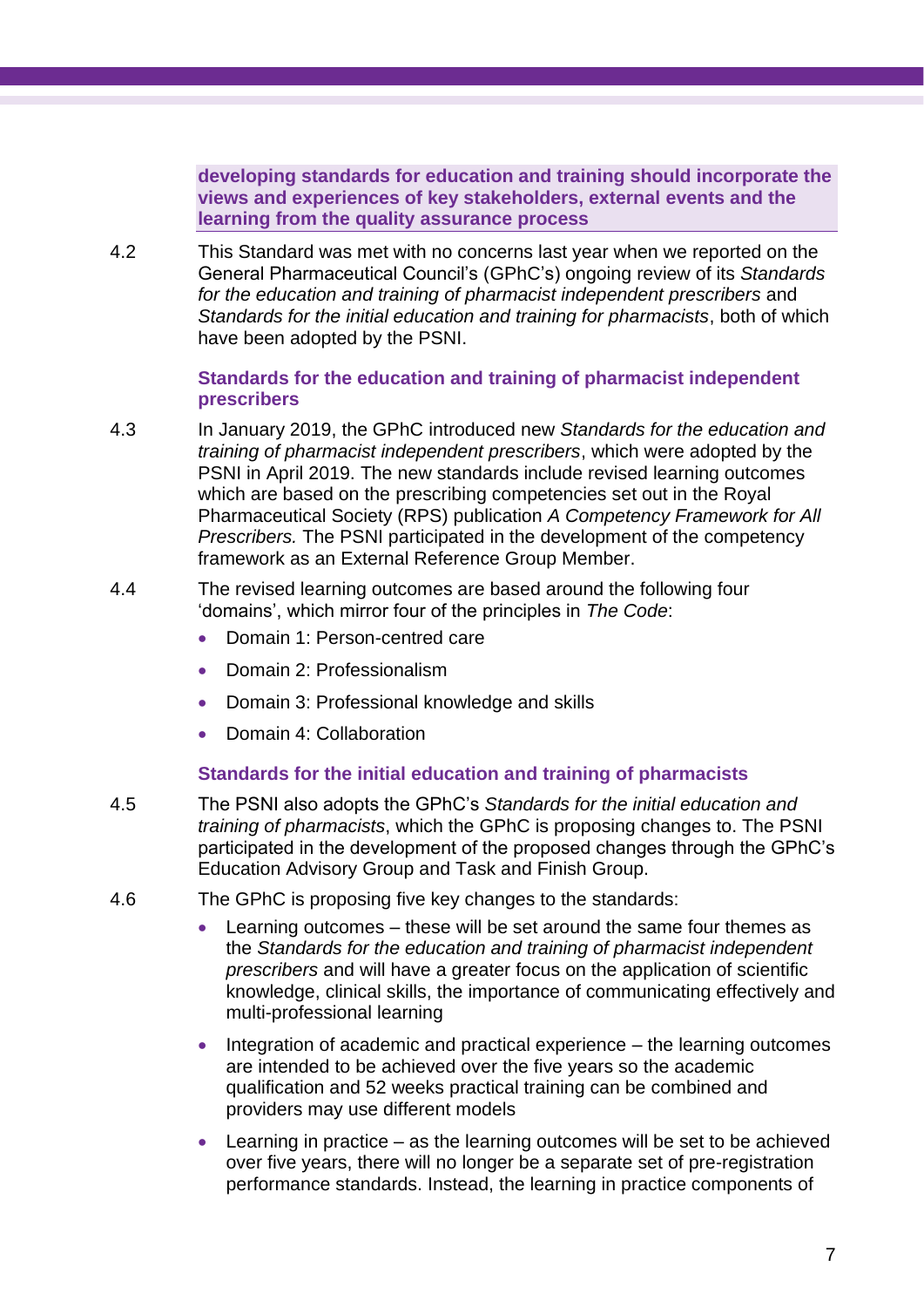the course will count towards the registration requirement for 52 weeks of practical learning

- Selection and admission course providers will be required to assess the professional skills and attributes of prospective students as well as their academic qualifications. Providers will be required to build interactive activities into their admissions processes, for example multiple mini interviews and group work
- Equality and diversity education and training systems and policies will be required to promote the principles and legal requirements of equality, diversity and fairness. Course providers will be required to conduct an annual review of student performance and admissions by the protected characteristics as set out by the Equality Act 2010. Evidence will also be required of the action taken to examine the reasons for any differences and what the provider has done to address any situations where students are disadvantaged.
- 4.7 Following a consultation on the proposed changes, which took place between January and April 2019, the GPhC intends to undertake further engagement activities with stakeholders to explore issues raised by the consultation, including the implementation and funding of the proposals.
- 4.8 The PSNI has reported on this work to its Council in the knowledge that it may decide to adopt the revised standards. The PSNI has identified that the proposal to integrate academic training and practical experience may have implications for its current model of delivering pre-registration training in Northern Ireland. It continues to monitor the developments in this area.
- 4.9 We are satisfied that this Standard continues to be met.

**Standard 2: The process for quality assuring education programmes is proportionate and takes account of the views of patients, service users, students and trainees. It is also focused on ensuring the education providers can develop students and trainees so that they meet the regulator's standards for registration**

- 4.10 This Standard was met with no concerns last year.
- 4.11 There has been no change in the way the PSNI conducts quality assurance of its education programmes, which is carried out in conjunction with the GPhC under a Memorandum of Understanding between the two regulators.
- 4.12 Pharmacist training programmes are assessed against each of the 10 standards in the GPhC's *Standards for the initial education and training of pharmacists*. Independent prescriber training programmes are assessed against the four learning outcomes and nine standards for course providers in the GPhC's *Standards for the education and training of pharmacist independent prescribers.* Both sets of standards include a requirement for the training provider to consider the views of external stakeholders, including patients and the public, when refining the design and delivery of the course.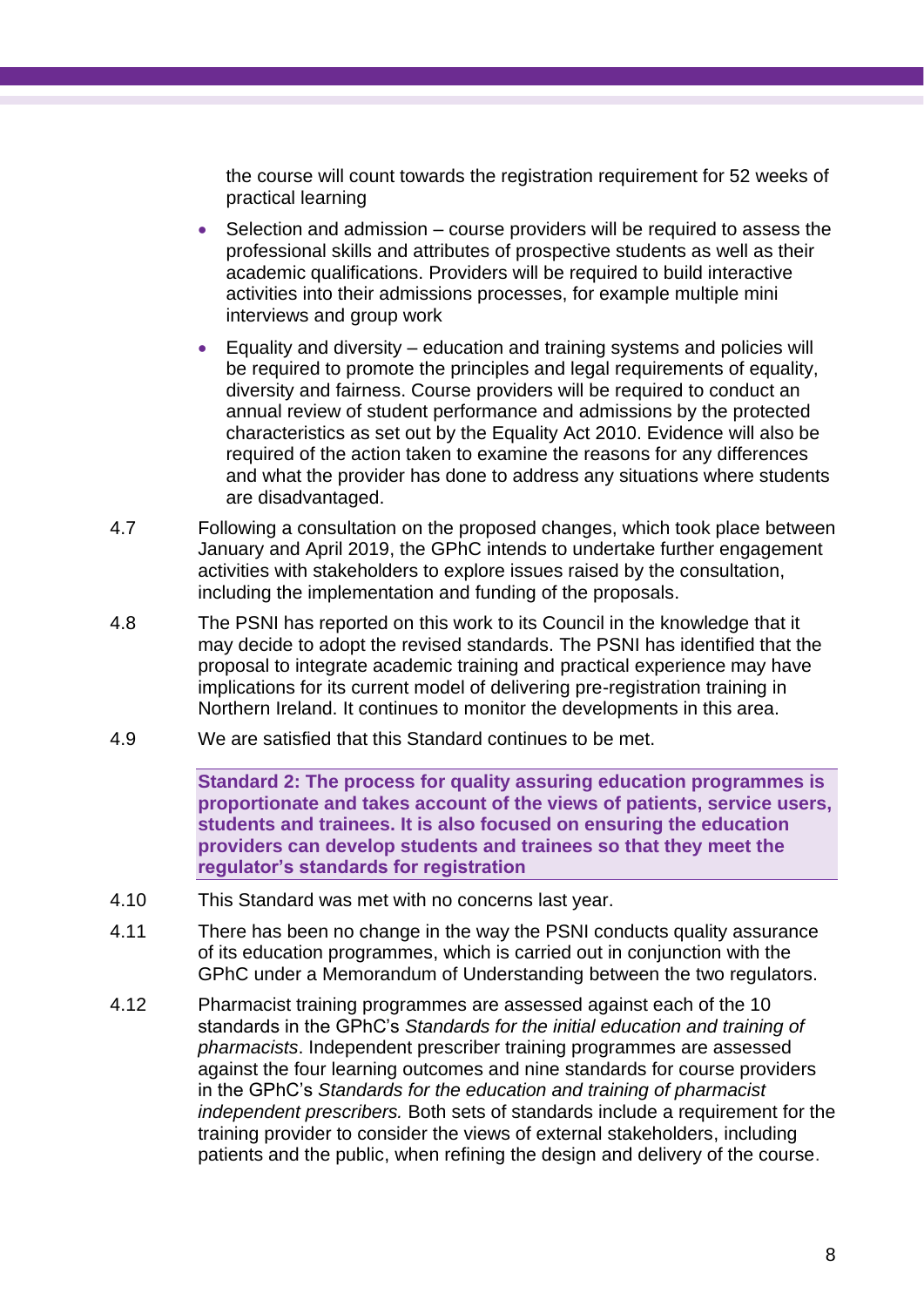#### **Quality assurance of pre-registration tutors**

- 4.13 The PSNI is responsible for overseeing the quality assurance of the preregistration training year in Northern Ireland. Since 2016, the PSNI has been introducing new quality assurance components to its pre-registration training programme. In 2018, it carried out a review of its existing trainee feedback process which led to the development of a new approach. In January 2019, the PSNI reported on the first use of the new approach.
- 4.14 The results showed a response rate of 95% from trainees, with high levels of satisfaction about tutor performance across four different areas:
	- being a trainer and a coach
	- providing feedback
	- being an assessor
	- providing support.
- 4.15 From the trainee feedback, the PSNI also identified opportunities to further improve the quality of pre-registration training by:
	- ensuring tutor training courses cover verification deadlines, protected study time and the importance of sharing with trainees how their feedback has been used to effect change
	- sending communications to tutors about the verification deadlines
	- sending communications about protected study time.

### **Pre-registration examination**

- 4.16 The PSNI sets and administers the pre-registration examination in Northern Ireland. In Great Britain, the examination is set and administered by the GPhC. The two regulators work together in a number of areas, including, as referenced above, the quality assurance of education programmes.
- 4.17 During the period under review, the two regulators progressed work to develop a joint UK-wide examination, and the PSNI issued a public consultation on the proposals between August and October 2019.
- 4.18 In its consultation document, the PSNI identified that a UK-wide registration examination run by the GPhC exposes the PSNI to the risk of losing influence over the final assessment and entry onto the Register in Northern Ireland and the subsequent ability of Council to meet its statutory and regulatory obligations. The consultation included a draft partnership agreement between the PSNI and the GPhC containing clauses to mitigate this risk, including:
	- the Board of Assessors responsible for the examination will be accountable to both the GPhC and the PSNI
	- the Chair of the Board of Assessors will provide an annual report to the PSNI for quality assurance purposes
	- the recruitment of Northern Ireland members to the Board of Assessors and the Adjustments Panel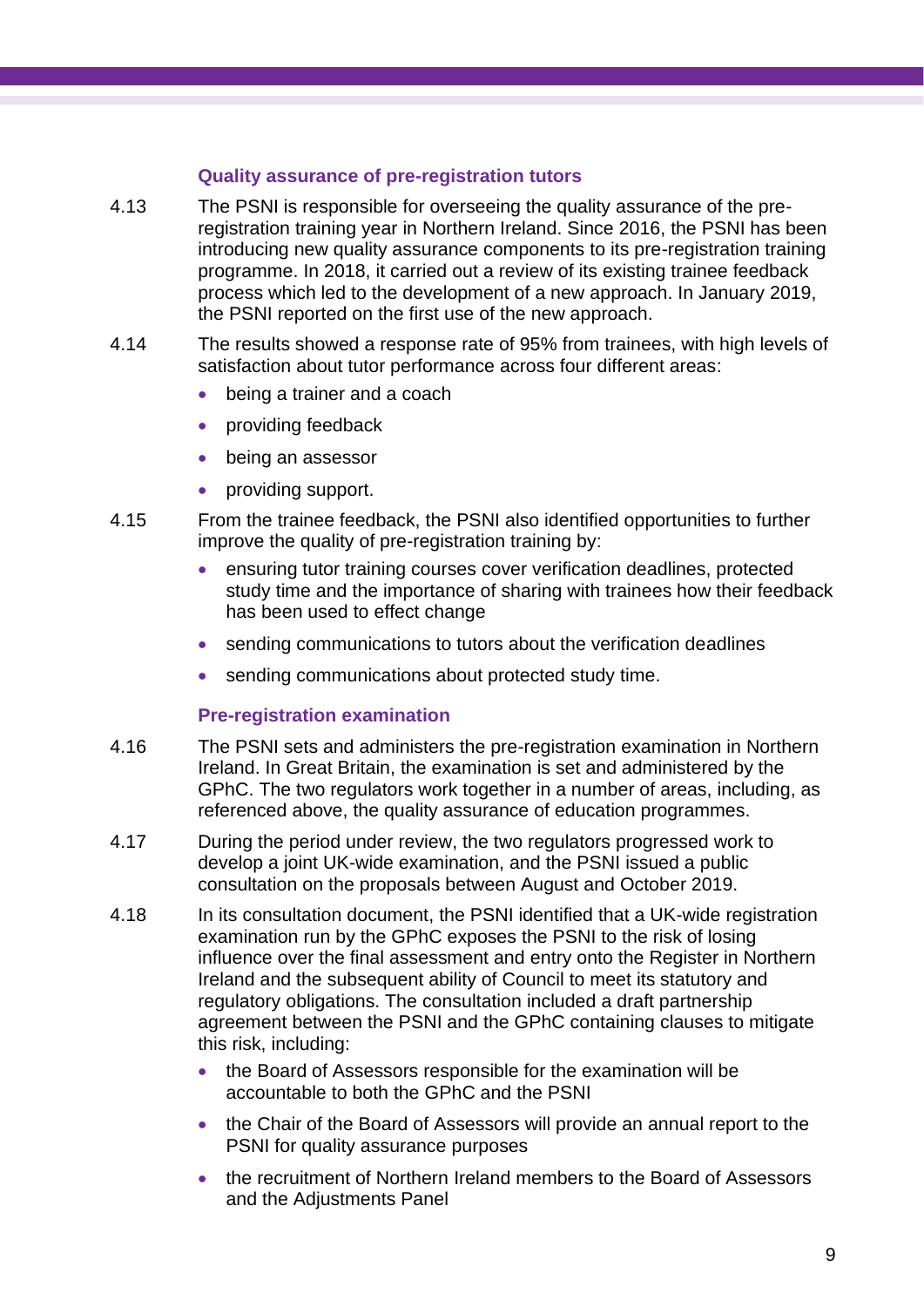- the recruitment of more Northern Ireland based question writers and standards setters if there is a need to add to the existing members
- the PSNI will continue managing the Northern Ireland examination venue, invigilation and handling and communication of results
- appeals will be handled by the GPhC but all appeals outcomes will be notified to the PSNI.
- 4.19 In November 2019, the PSNI's Council agreed the proposed joint examination and the GPhC's Council agreed it in December 2019. The first sitting is due to take place in June 2021.

#### **Conclusion**

- 4.20 The PSNI continues to follow processes for quality assuring education programmes which take account of the views of relevant stakeholders and focus on ensuring training providers can adequately develop students and trainees.
- 4.21 The PSNI recognised that a joint UK-wide pre-registration examination may affect its involvement with the quality assurance of its pre-registration programme and reached a partnership agreement with the GPhC which ensures the PSNI has sufficient oversight of and involvement with key aspects of the examination, including quality assurance.
- 4.22 We are satisfied that this Standard continues to be met.

**Standard 3: Action is taken if the quality assurance process identifies concerns about education and training establishments**

- 4.23 This Standard was met with no concerns last year.
- 4.24 During the period under review, the PSNI was involved with the accreditation of two Independent Prescribing programmes in Northern Ireland. One of the programmes was new and it was provisionally accredited for a period of three years with no conditions. The other accreditation visit was for an existing programme, which was reaccredited for a further three years subject to a condition intended to address concerns that there was no form of technological check in place to guard against plagiarism and the potential for collusion or impersonation on assessments which are undertaken remotely. Following the reaccreditation visit, the accreditation team received evidence that the condition had been met.
- 4.25 We are satisfied that this Standard continues to be met.

**Standard 4: Information on approved programmes and the approval process is publicly available**

- 4.26 This Standard was met with no concerns last year.
- 4.27 The PSNI continues to use its website to publish information about accredited programmes, including accreditation reports, and the accreditation process. The website page also has links to a full list of accredited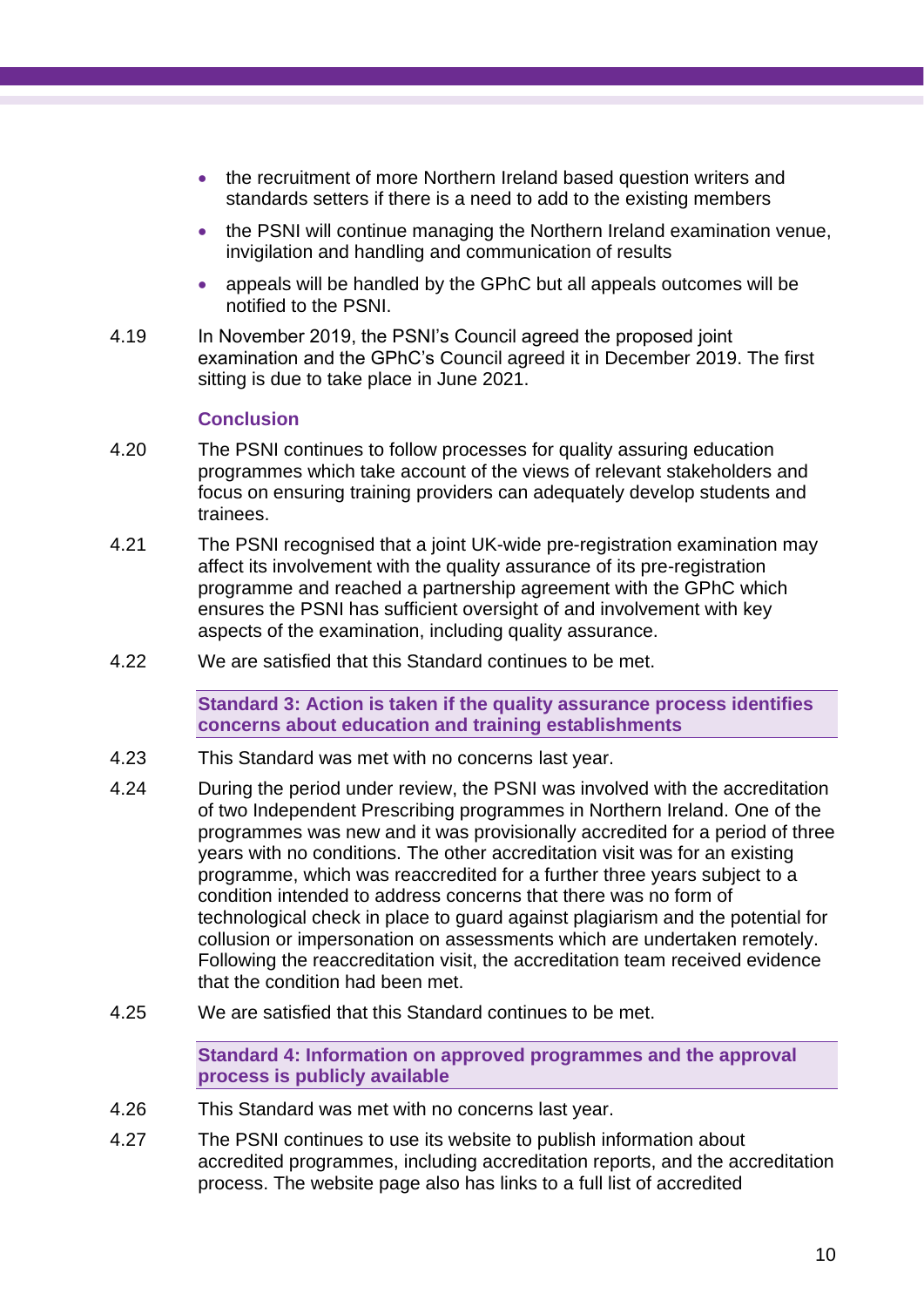Universities on the GPhC's website. The PSNI presents accreditation reports and their recommendations at public Council meetings.

<span id="page-14-0"></span>4.28 We are satisfied that this Standard continues to be met.

# 5. Registration

5.1 As we set out in Section 2, we considered that more information was required in relation to the PSNI's performance against Standard 2 and carried out a targeted review. The reasons for this, and what we found as a result, are set out under the relevant Standard below. Following the review we concluded that the Standard was met and therefore the PSNI has met all of the Standards of Good Regulation for Registration in 2018/19.

> **Standard 1: Only those who meet the regulator's requirements are registered**

- 5.2 This Standard was met last year when we reported that the PSNI had adopted the GPhC's *Guidance on student fitness to practise procedures in schools of pharmacy*, which contains explicit reference to the PSNI's conduct requirements. We noted that this should help to ensure that students are aware of the PSNI's requirements before they start their training.
- 5.3 We have previously reported that the PSNI is seeking a legislative change to enable it to introduce a fit and proper person test as part of its registration process. While it awaits the necessary legislative change, the PSNI continues to address adverse health or character declarations through its fitness to practise process upon registration of the applicant.
- 5.4 We have seen no evidence to suggest that individuals who did not meet the PSNI's requirements have been registered. By referring applicants who make adverse health and character declarations to its fitness to practise process, the PSNI continues to act within its powers to manage potential risks arising from its inability to refuse registration to applicants who meet its education and indemnity cover requirements.
- 5.5 We are satisfied that this Standard continues to be met.

**Standard 2: The registration process, including the management of appeals, is fair, based on the regulator's standards, efficient, transparent, secure, and continuously improving**

- 5.6 This Standard was subject to a targeted review because the PSNI's website indicated that some applicants may be invited to attend an interview as part of the registration process. We wanted to understand:
	- which applicants would be invited for interview
	- the purpose of the interview
	- the possible outcomes of the interview.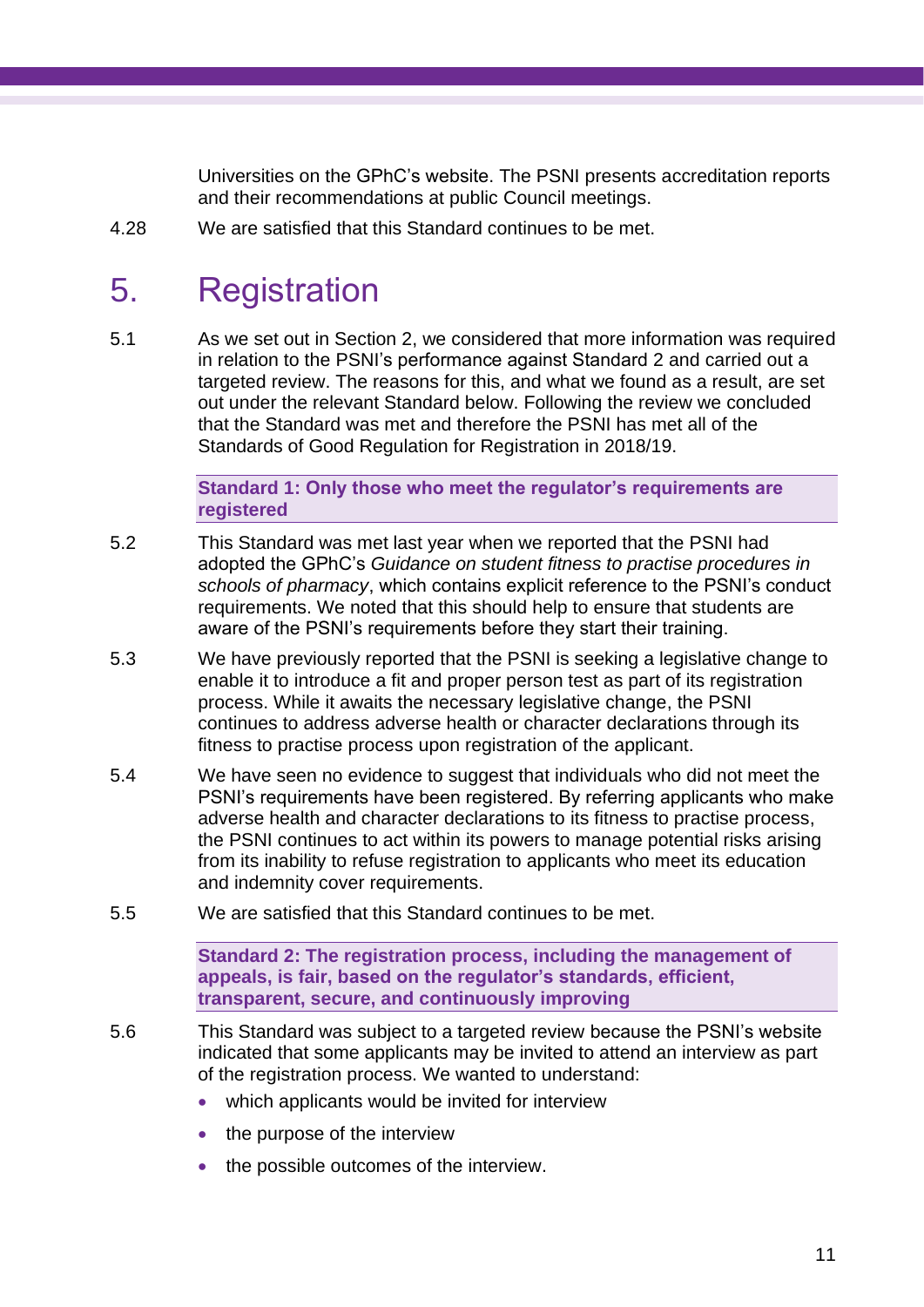- 5.7 The PSNI can accept applications to join its register from applicants who first registered as pharmacists in Great Britain or in the European Economic Area (EEA).<sup>7</sup>
- 5.8 The website section for applicants who first registered in the EEA stated that applicants may be required to attend an interview on application.<sup>8</sup> The section for applicants who first registered in Great Britain did not list a similar requirement.
- 5.9 The PSNI explained it uses the interview to address the gap in its current legislation, which means that it is required to register applicants who meet its education and indemnity cover requirements. This means that the PSNI cannot refuse registration on the basis of concerns about an applicant's knowledge of English. The other regulators we oversee have powers to set English language requirements.
- 5.10 The PSNI told us that it has drafted Knowledge of English Language Regulations and Guidance for approval by the Department of Health in Northern Ireland (the Department). Once they are introduced, the PSNI will be able to consider any concerns about an applicant's knowledge of English prior to their registration.
- 5.11 In the meantime, the PSNI has introduced the interview as a tool to identify potential concerns about an applicant's knowledge of English. The PSNI told us that if an application form suggests concerns about communication skills, the applicant may be invited to attend an interview. Should it become apparent at interview that there are significant communication challenges, the applicant will be told that the concerns may be referred to the fitness to practise process immediately after the applicant's registration. This is similar to the process we referred to under Standard 1 whereby adverse health or character declarations are referred to the fitness to practise process upon the applicant's registration.
- 5.12 Applicants are invited for interview by telephone and are told that they are not obliged to attend and that attending will not prevent their registration. Applicants are told that the purpose of the interview is to explain their obligations under *The Code*, particularly in relation to communication skills, and that it will also provide them the opportunity to ask questions about the practice of pharmacy in Northern Ireland prior to their registration.
- 5.13 The PSNI told us that it does not regard the interview as any type of formal assessment. As such, it does not have any criteria to decide which applicants are invited for interview or whether a fitness to practise referral is needed following the applicant's registration.
- 5.14 The PSNI also told us that it is extremely rare for an interview to be offered and no interviews took place or were offered during the period under review.

 $<sup>7</sup>$  The PSNI does not currently recognise pharmacy qualifications obtained outside the EEA area but its</sup> website provides information about courses in Great Britain which would then enable applicants to complete the necessary pre-registration training for registration in Great Britain or Northern Ireland. <sup>8</sup> The reference to the interview has since been removed from the PSNI's website but the PSNI has not informed us that its process has changed.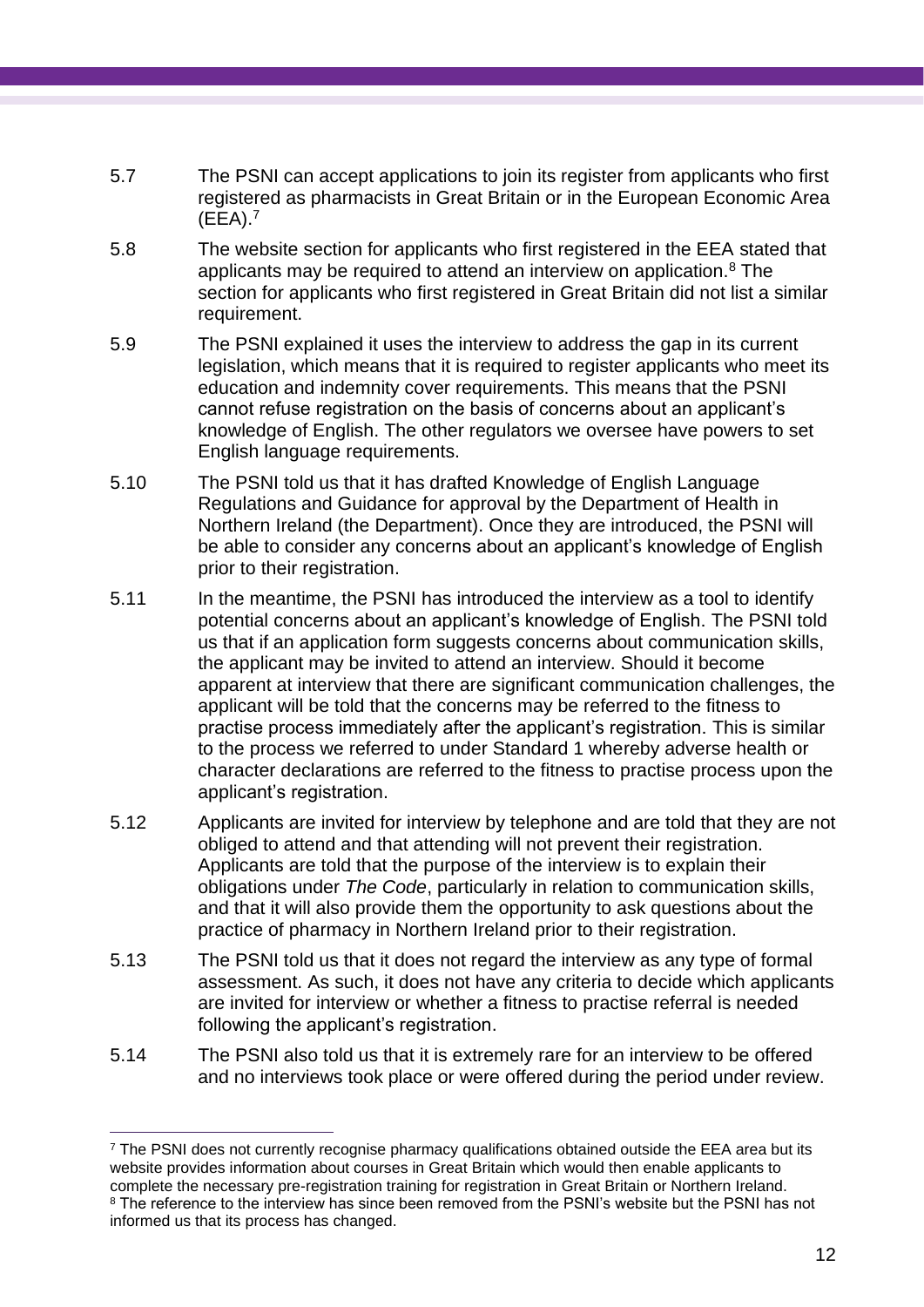- 5.15 We did not consider that the process described to us was fair or transparent. Applicants are not clearly and unambiguously told that the purpose of the interview is to assess their communication skills. Nor are they told that it may result in a fitness to practise referral being raised against them once they are registered. For transparency and fairness, it is essential that potential registrants should have a true understanding of the purpose of any interaction with the regulator, regardless of whether it is compulsory or not. This does not appear to be the case with the interview process and we were very concerned by the approach taken by the PSNI.
- 5.16 We were also concerned that there are no criteria in place to guide decisions on who should be invited for interview or when a fitness to practise referral should be made. Without clear criteria to guide this decision-making it is difficult to see how the PSNI ensures consistent, and thus fair, decisions are being made. This creates a risk that such decisions could be unjustifiable and discriminatory.
- 5.17 We recognise that the PSNI's intention is to address the gap in its governing legislation. We agree that it is unfortunate that legislation does not provide an appropriate power to enable the PSNI to test for English language competence and we consider that it is important that the NI Government should act as swiftly as possible to address this. If the PSNI considers that there needs to be a process to test this and that it can do so without an express power, then it should do so in a way which is transparent.
- 5.18 We are satisfied that, aside from this concern, the process continues to be efficient, with the PSNI consistently processing applications within two weeks during the period under review. We have not identified evidence of other concerns about the other elements of this Standard.
- 5.19 We carefully considered to what extent our concerns about the interview process impact our assessment of the PSNI's performance against this Standard. Our concerns are about the process lacking elements which should be fundamental and so they could have led to us concluding that the Standard was not met. It was only because the PSNI has not used the process in this review year, combined with the general efficiency of the remainder of the process, that we decided that, this year, the Standard is met. As we have noted significant concerns this year about the approach being followed, should the process remain the same in future years, we may not be able to take a similar view.

**Standard 3: Through the regulator's registers, everyone can easily access information about registrants, except in relation to their health, including whether there are restrictions on their practice**

- 5.20 This Standard was met with no concerns last year.
- 5.21 The PSNI's online register is accessible through its website and shows information about registrants, including restrictions on their practice.
- 5.22 As part of our review of this Standard, we conducted a check of the register entries for five registrants who were subject to fitness to practise proceedings during the period under review. All of the registrants subject to restrictions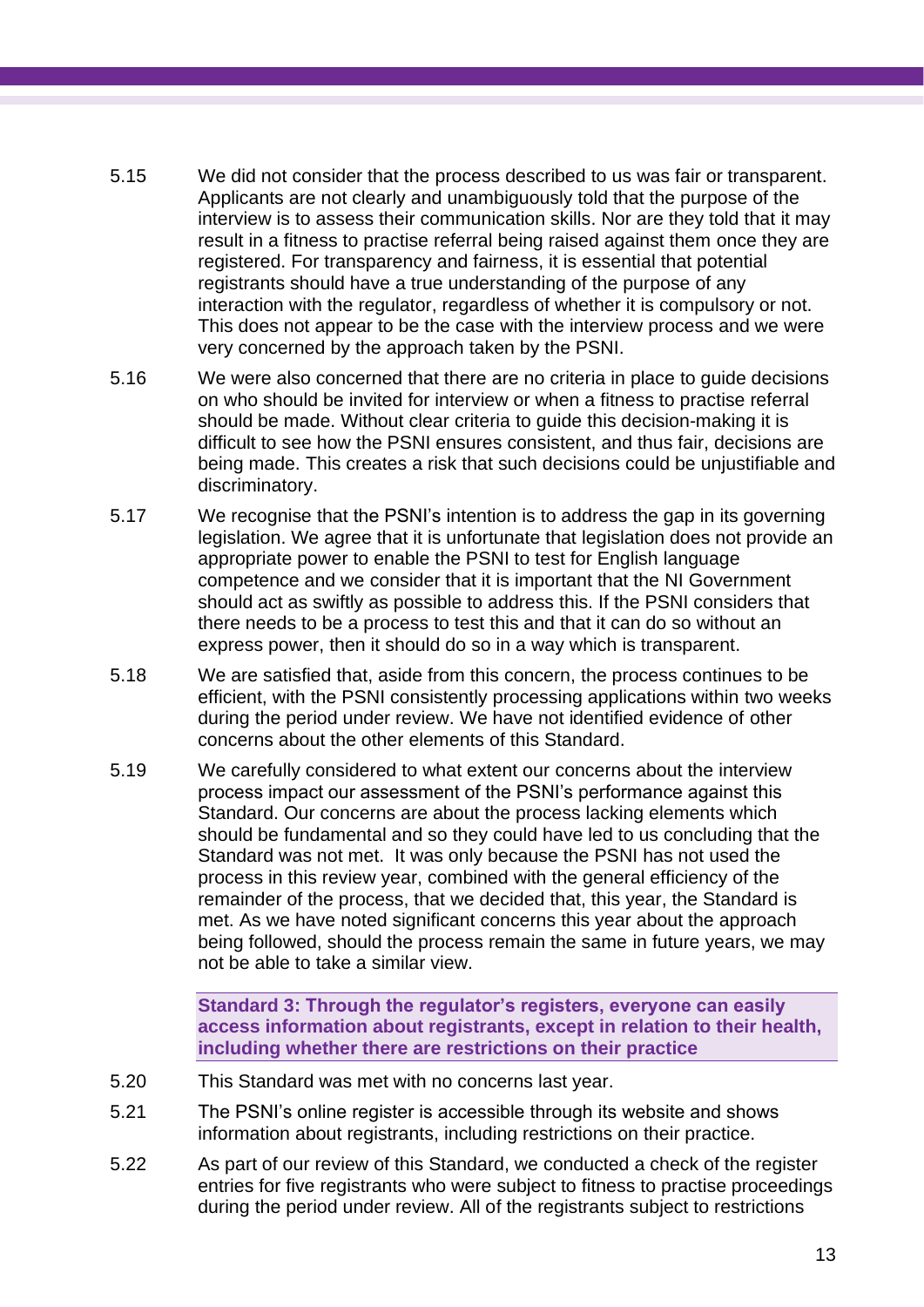had their entry on the register annotated with a link to information about the restrictions. No health information was published.

5.23 We are satisfied that this Standard continues to be met.

**Standard 4: Employers are aware of the importance of checking a health professional's registration. Patients, service users and members of the public can find and check a health professional's registration**

- 5.24 This Standard was met with no concerns last year.
- 5.25 The PSNI's website and *The Code* include reminders of the importance of checking a health professional's registration. The PSNI's July 2019 edition of its Regulatory Update e-newsletter also contained an article reminding readers of the importance of checking the register.
- 5.26 We are satisfied that this Standard continues to be met.

**Standard 5: Risk of harm to the public and of damage to public confidence in the profession related to non-registrants using a protected title or undertaking a protected act is managed in a proportionate and risk-based manner**

- 5.27 This Standard was met with no concerns last year.
- 5.28 The PSNI's legislation does not provide powers for the PSNI to take enforcement action in respect of protected titles or protected acts. The Department is responsible for investigating and taking action in instances of illegal practice under the Medicines Act 1968.
- 5.29 The PSNI continues to share relevant information with the Department and the Health and Social Care Board (HSCB) through the Pharmacy Network Group (PNG), which meets on a monthly basis to share intelligence on investigations related to pharmacists and pharmacy in Northern Ireland and to manage the associated risks.
- 5.30 We are satisfied that this Standard continues to be met.

**Standard 6: Through the regulator's continuing professional development/revalidation systems, registrants maintain the standards required to stay fit to practise**

- 5.31 This Standard was met last year following a targeted review we carried out to better understand how the PSNI implements and enforces its CPD requirements for pharmacists who applied to re-join the register after a break in registration. We were satisfied that its approach appropriately managed the risk created by another gap in its legislation which does not enable it to enforce the requirements that apply to pharmacists who withdrew from the register on a voluntary basis.
- 5.32 Last year we also reported that the PSNI had continued developing a new CPD framework. This year, the PSNI finalised its proposals for the new framework and publicly consulted on them between October 2019 and January 2020. The main changes proposed were to: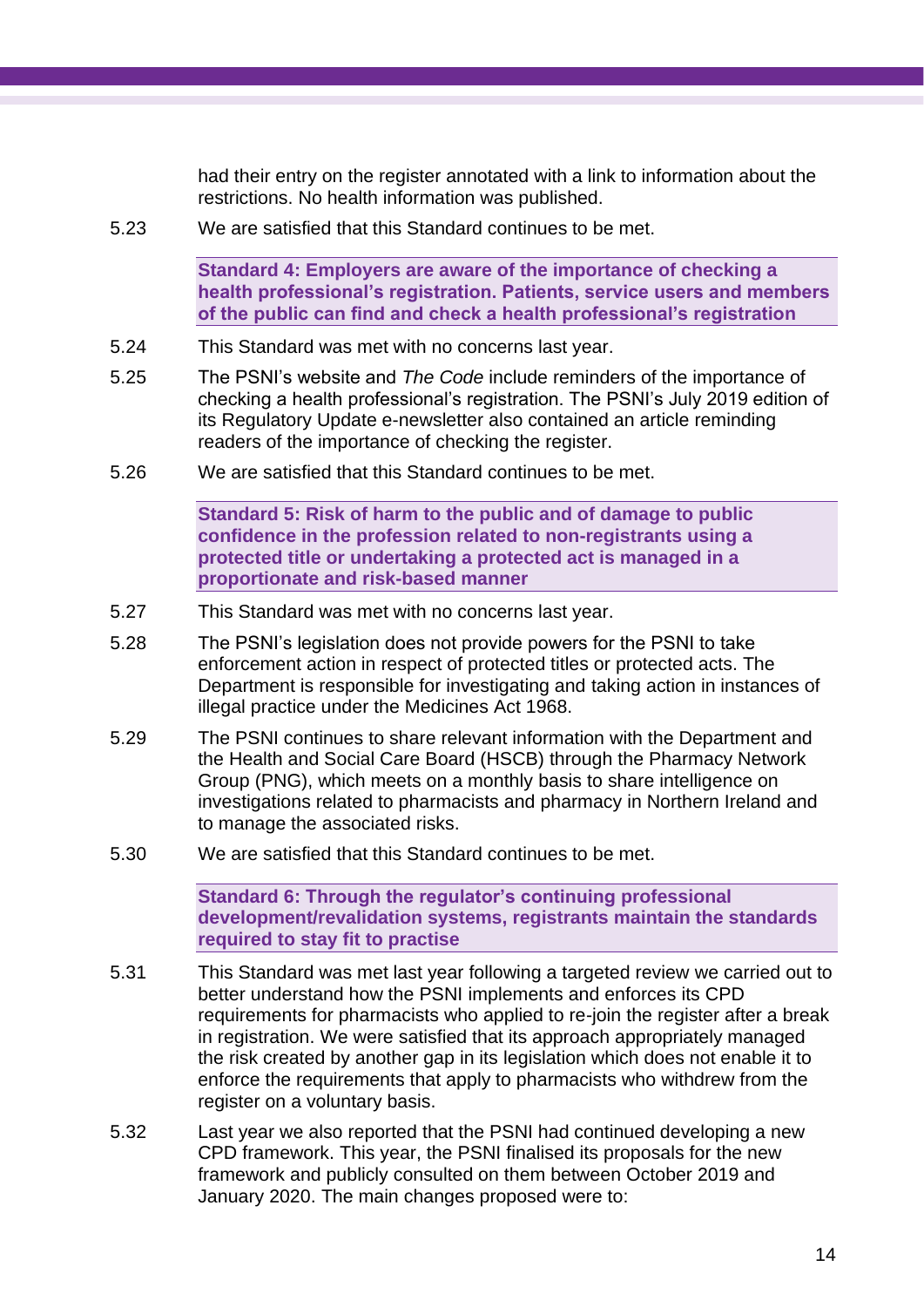- increase the pass mark from 40 per cent of cycles to 50 per cent of both cycles and hours
- reduce the number of assessment criteria from nine to six
- introduce the option to quality assure portfolios that pass on first assessment.
- 5.33 The new framework was approved by Council and was due to come into effect on 1 June 2020 for the 2020-21 CPD year. This was deferred until 1 June 2021 because of the Covid-19 pandemic.
- 5.34 We have not identified any concerns about the CPD framework being used in the period under review or the new framework that will be introduced in 2021.
- <span id="page-18-0"></span>5.35 We are satisfied that this Standard continues to be met.

## 6. Fitness to Practise

6.1 As we set out in Section 2, we considered that more information was required in relation to the PSNI's performance against Standards 1, 3, 6 and 7 and carried out a targeted review. The reasons for this, and what we found as a result, are set out under the relevant Standards below. Following the review we concluded that Standards 1, 3 and 6 were met but Standards 5 and 7 were not met.

> **Standard 1: Anybody can raise a concern, including the regulator, about the fitness to practise of a registrant**

6.2 This Standard was subject to a targeted review because the data we held showed that approximately 50% of the referrals received by the PSNI were closed at the initial stages of its fitness to practise process without a referral to its Scrutiny<sup>9</sup> or Statutory Committees.<sup>10</sup> This appeared to be a high proportion so we wanted to understand the reasons for this.

#### **Initial stages of the fitness to practise process**

6.3 Referrals received by the PSNI undergo an initial screening<sup>11</sup> process to check whether the PSNI has the jurisdiction to look at the referral (the jurisdictional test). The PSNI may decide to make some enquiries before making this assessment. If a case meets the jurisdictional test, the PSNI will conduct an investigation, following which it will assess the case against its threshold criteria. In essence, the threshold criteria in place at the time of our audit<sup>12</sup> set out that a case should not be referred to the Scrutiny Committee

<sup>&</sup>lt;sup>9</sup> The PSNI's Scrutiny Committee is the equivalent of Investigating Committees/Case Examiners within other regulators and decides whether a case should be referred to a hearing before the Statutory Committee.

<sup>&</sup>lt;sup>10</sup> The PSNI's Statutory Committee is the equivalent of Fitness to Practise Committees within other regulators and considers final hearings and interim order hearings.

<sup>&</sup>lt;sup>11</sup> Initial screening is also sometimes referred to as triage.

<sup>12</sup> The PSNI introduced new threshold criteria in June 2020 and this is discussed further under Standard 3.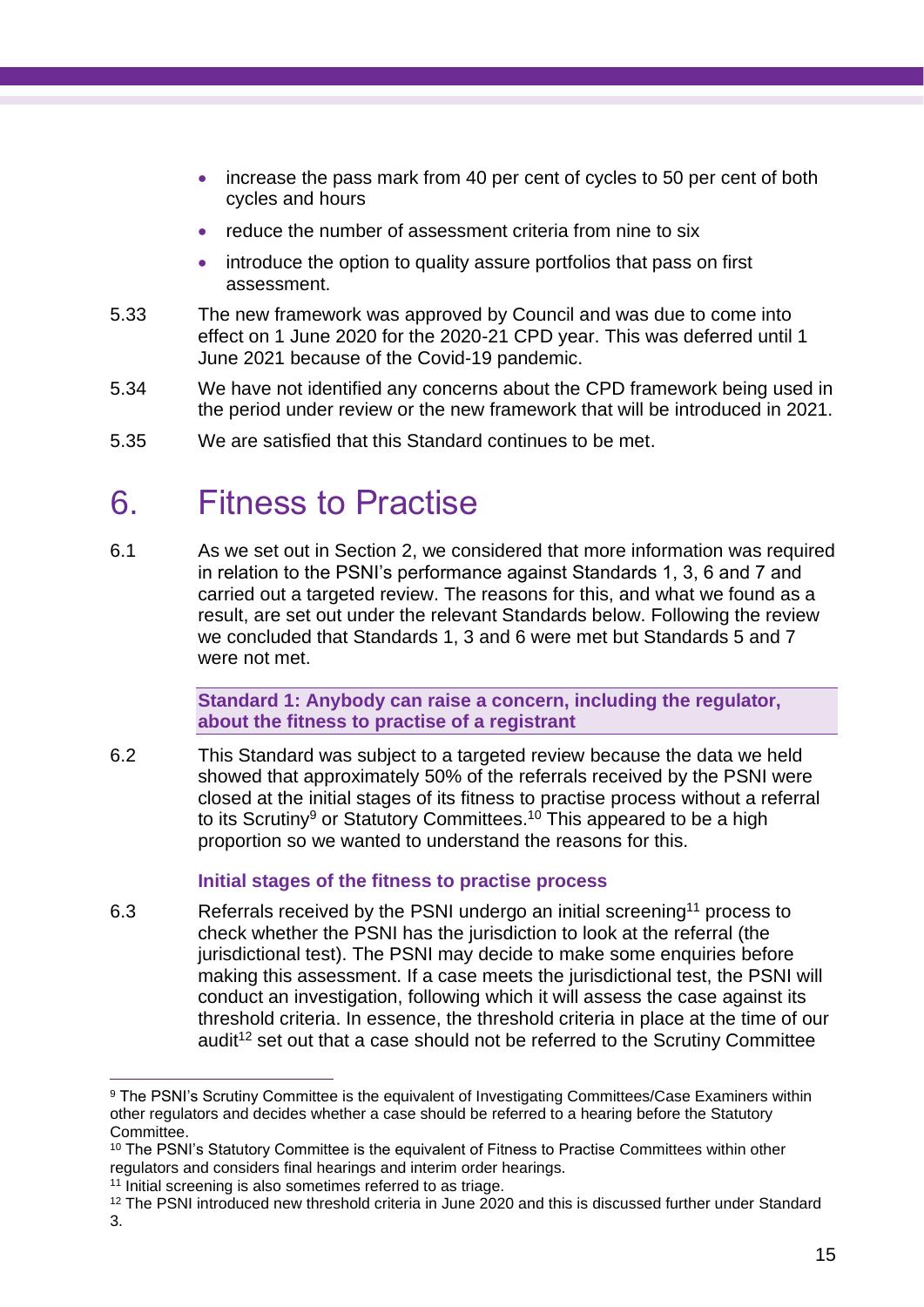unless there is evidence that one, or more, of the five principles of *The Code* has been breached. If a case meets the threshold criteria, it is referred to the Scrutiny Committee which applies the 'real prospect' test to the case. If the Scrutiny Committee decides there is a real prospect of a finding of impairment against the registrant based on the allegation and information before it, the case is referred to the Statutory Committee for a final hearing.

- 6.4 The PSNI does not have written guidance on the jurisdictional test, but the threshold criteria and the Scrutiny Committee's referral criteria are published on the PSNI's website.
- 6.5 The PSNI can also refer cases directly to its Statutory Committee for a final hearing without it first being considered by the Scrutiny Committee. The PSNI's regulations<sup>13</sup> prescribe the circumstances in which the PSNI can make a direct referral to its Statutory Committee. A direct referral is mandatory in some circumstances, such as when an interim order should be considered or when a case relates to a conviction with a custodial or suspended custodial sentence. In other circumstances, such as where the case relates to incorrect or fraudulent entry to the Register, a direct referral is optional.

### **Audit findings**

- 6.6 Our targeted review included an audit of all 44 of the cases<sup>14</sup> closed by the PSNI at the initial stages of its fitness to practise process during the period under review. Our audit included cases which had been closed at the three decision-making points of the PSNI's initial process:
	- at initial screening for not meeting the jurisdictional test
	- following investigation for not meeting the threshold criteria
	- by the Scrutiny Committee for not meeting the real prospect test.
- 6.7 When assessing the PSNI's performance against this Standard, we looked at the decisions made at the jurisdictional test stage and the threshold criteria stage because this is where cases can be closed without investigation or without being referred to the Scrutiny Committee for independent consideration so may provide insight into whether there are any barriers to concerns being raised.
- 6.8 Our audit identified concerns about record-keeping because it found that decisions were not recorded contemporaneously and we also saw a number of cases where the reasons for decisions were not fully or clearly recorded.
- 6.9 Each of the case files we audited contained an overarching case summary document which the PSNI confirmed to us was completed retrospectively after a case had been closed. The case summary set out:
	- the concerns raised

<sup>13</sup> The Council of the Pharmaceutical Society of Northern Ireland (Fitness to Practise and Disqualification) Regulations (Northern Ireland) 2012 [No.311]

<sup>&</sup>lt;sup>14</sup> A small number of the cases we audited were subsequently excluded from our overall audit findings on the basis that they related to matters outside the Authority's jurisdiction.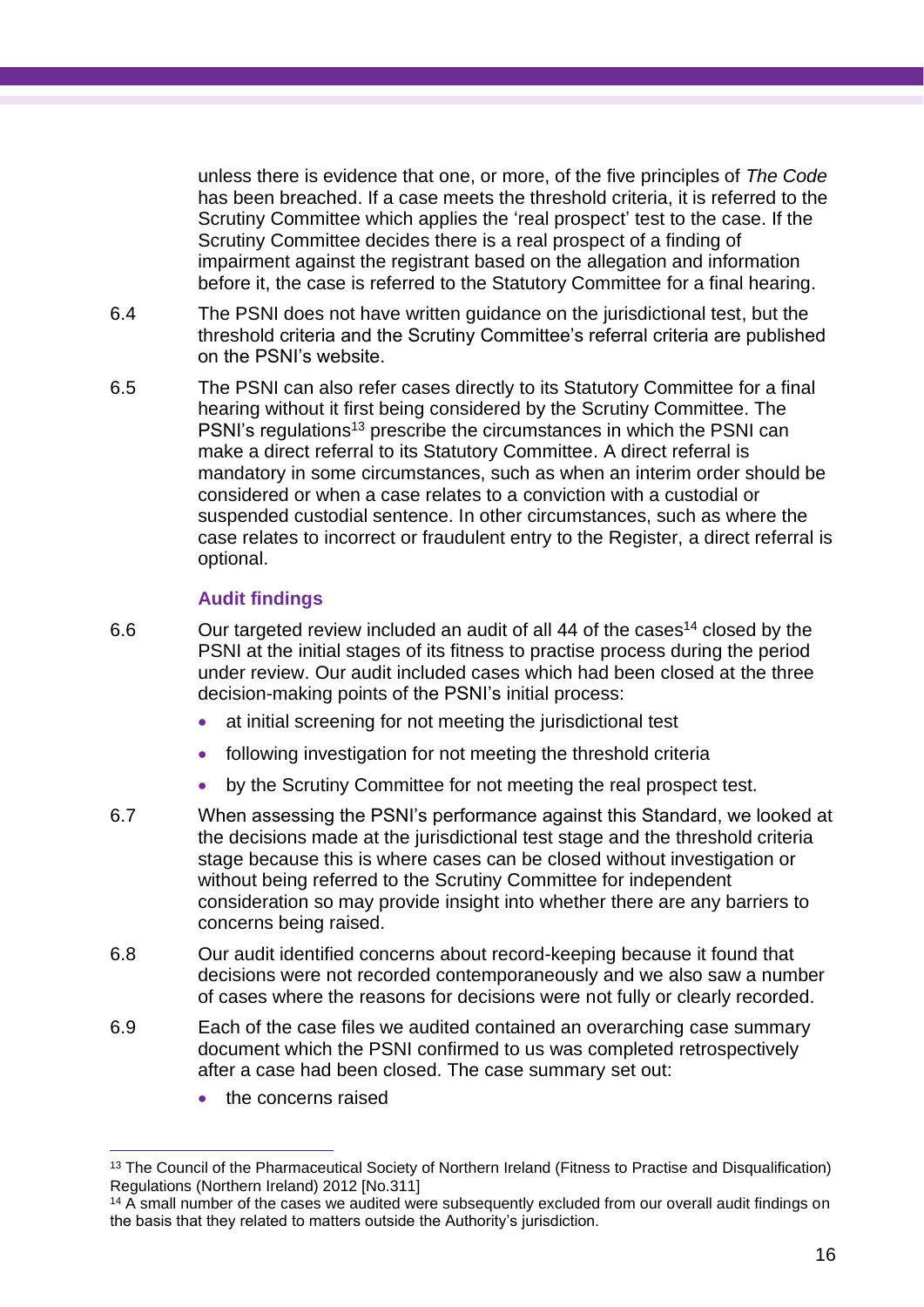- a summary of any enquiries conducted by the PSNI
- the closure decision and reasons.
- 6.10 We relied on these summaries to establish whether cases had been closed for not meeting the jurisdictional test or for not meeting the threshold criteria because the closure point was not always clear from the other documents on the case file.
- 6.11 We did not find evidence that this approach led to inappropriate decisions being made on cases, so we determined that our concerns about recordkeeping did not significantly impact our assessment of this Standard. This is discussed further under Standard 5 below.
- 6.12 In terms of the decisions made by the PSNI, we found that we agreed with the majority of them and did not identify any significant concerns about the closure decisions at either the jurisdictional test stage or the threshold criteria stage.
- 6.13 We also saw evidence of the PSNI enabling concerns to be raised by providing reasonable adjustments to complainants and inviting them to provide further information for consideration if any became available after the case had been closed.
- 6.14 Although the data shows that the PSNI closed a high proportion of cases at the initial stages of its fitness to practise process, we did not see evidence to indicate this is a result of barriers being presented to complainants. We did not have any concerns about the closure decisions that we reviewed.
- 6.15 We are satisfied that this Standard continues to be met.

**Standard 2: Information about fitness to practise concerns is shared by the regulator with employers/local arbitrators, system and other professional regulators within the relevant legal frameworks**

- 6.16 This Standard was met with no concerns last year when we noted that the PSNI has MoUs in place with the GPhC and the Pharmaceutical Society of Ireland (PSI).
- 6.17 As we have noted under Registration Standard 5, the PSNI continues to share information with the Department and the HSCB through the monthly meetings of the PNG.
- 6.18 Through our audit we saw examples of the PSNI sharing and seeking information about fitness to practise concerns with other organisations, such as the HSCB.
- 6.19 We are satisfied that this Standard continues to be met.

**Standard 3: Where necessary, the regulator will determine if there is a case to answer and if so, whether the registrant's fitness to practise is**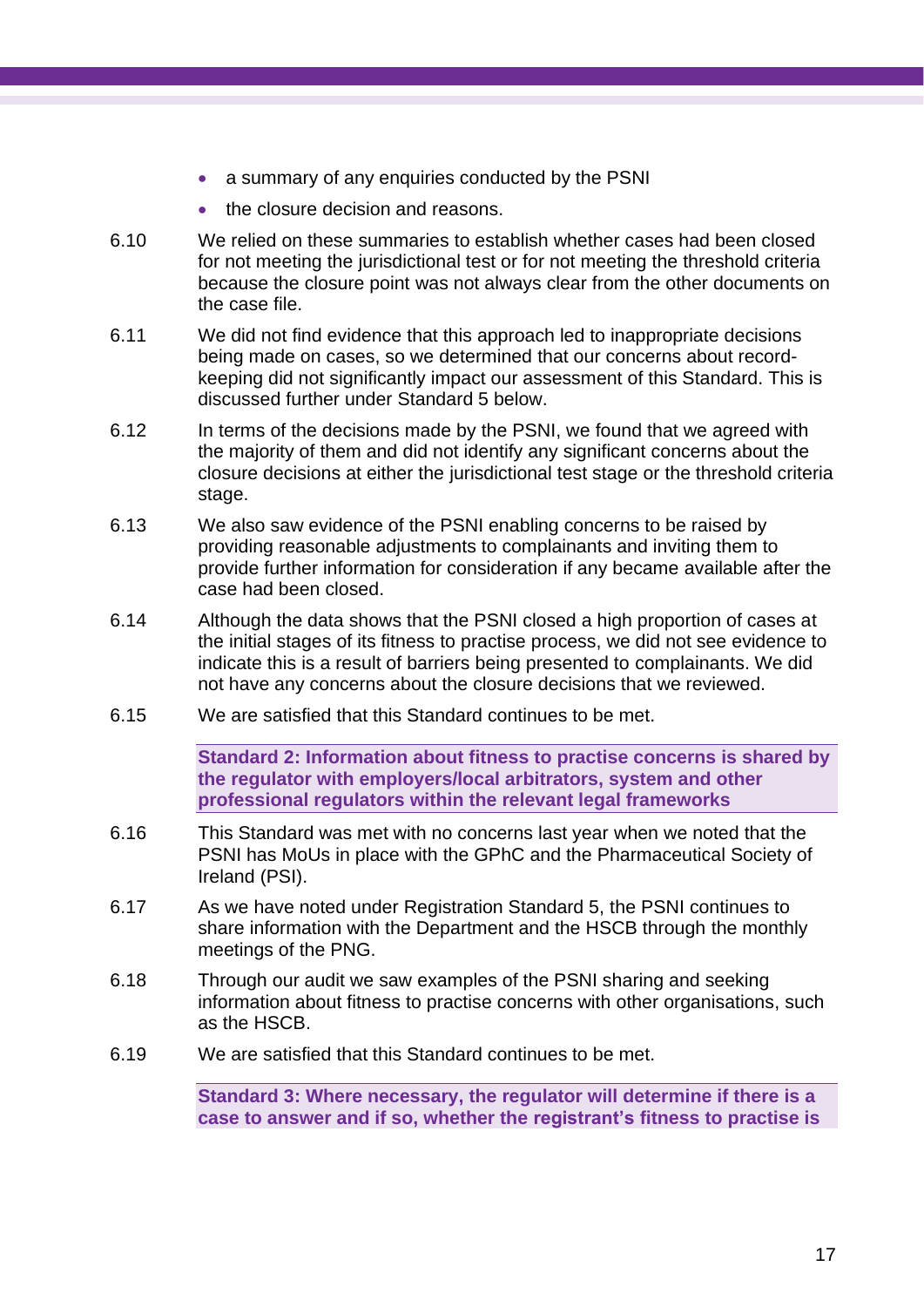#### **impaired or, where appropriate, direct the person to another relevant organisation**

- 6.20 This Standard was met last year when we reported that the threshold criteria introduced by the PSNI in October 2016 did not appear to have impacted the number of cases being progressed to the PSNI's Scrutiny Committee.
- 6.21 This year, the PSNI has carried out a review of its threshold criteria and a new version was approved by its Council in June 2020. We responded to the PSNI's consultation on its proposed changes to the threshold criteria and a summary of our views is set out below.
- 6.22 We also decided to carry out a targeted review of this Standard this year because, as we noted under Standard 1, the data we held suggested that the PSNI closed a high proportion of its cases at the initial stages of its process. We wanted to obtain further information to help us assess whether the appropriate cases were being progressed.

#### **New threshold criteria**

- 6.23 The PSNI consulted on proposed changes to its threshold criteria between 15 January 2020 and 11 March 2020. The updated criteria were introduced on 30 June 2020. The work undertaken by the PSNI in reviewing the existing threshold criteria and developing a new version was undertaken during the period under review but the subsequent consultation, approval and introduction of the new criteria all fall outside the period under review.
- 6.24 The existing threshold criteria are closely aligned with *The Code*. The main changes proposed by the PSNI were to have the new criteria:
	- include reference to the three limbs of public protection,  $15$  which are not mentioned in the existing criteria
	- reflect the fitness to practise criteria considered by the Statutory Committee when making decisions on impairment rather than being based on the principles of *The Code*
	- list a number of factors the Registrar may consider when applying the criteria, including the behaviour and actions (or failure to act) of the pharmacist; whether the concern is a one-off or recurring issue; and any harm caused
	- explain that the Registrar can either close a case with no further action or with advice to the pharmacist on how to improve their practice.
- 6.25 The PSNI had initially considered the inclusion of a wider public interest test which would allow the consideration of issues such as insight, remorse, remediation and proportionality but decided against including this test because of concerns the Authority had expressed during the GPhC's

<sup>&</sup>lt;sup>15</sup> These are: protecting the public (safety); upholding professional standards; and maintaining public confidence in the professions.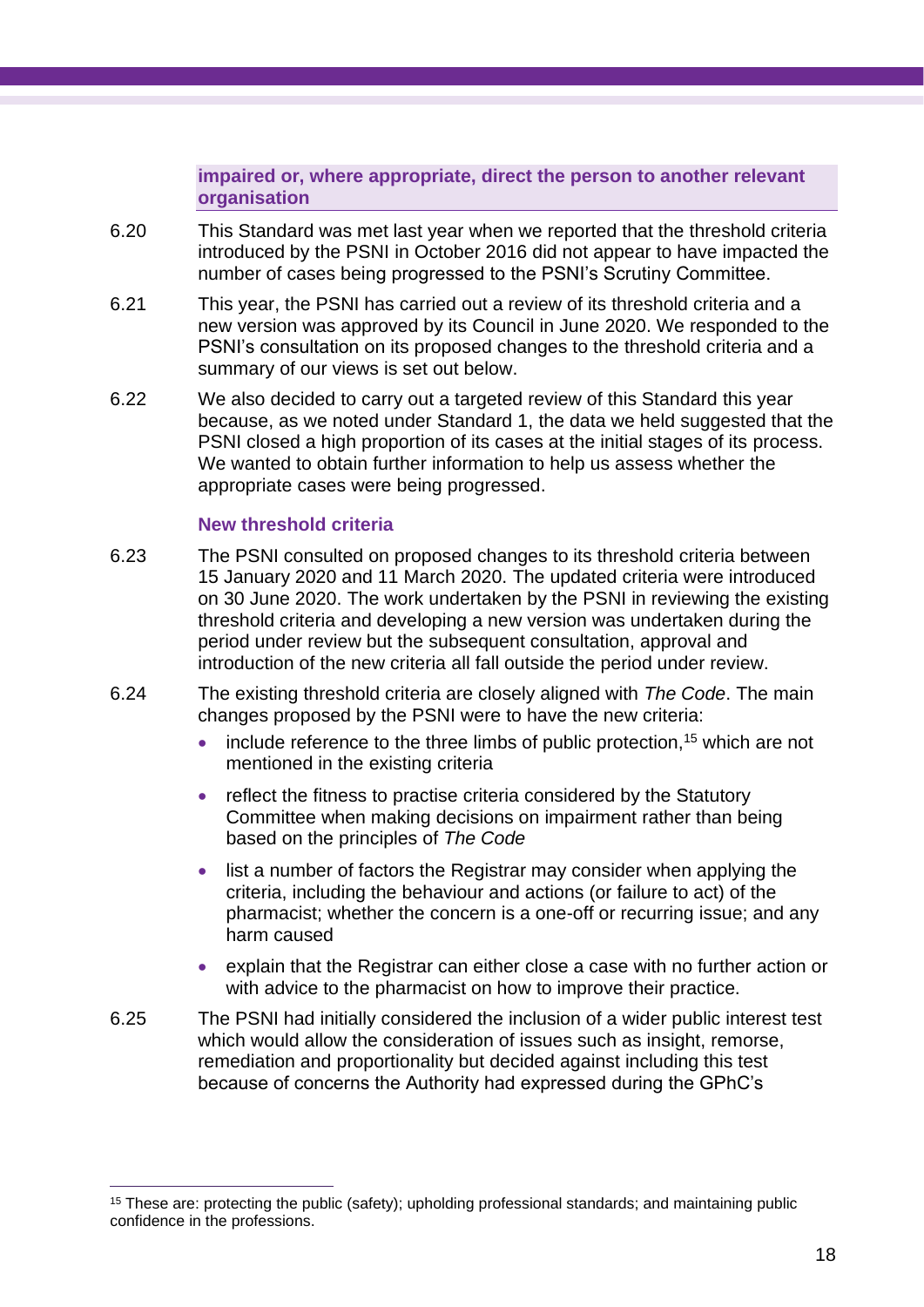consultation on proposed changes to its threshold criteria. <sup>16</sup> In response to the GPhC's consultation, the Authority expressed concerns about:

- the assessment of insight, remorse, remediation and proportionality at this stage of the process as it may allow cases to be closed prematurely with the potential to result in public protection risks
- the transparency of decisions being made at this stage by GPhC staff behind closed doors using criteria that mirror aspects of the realistic prospect test, which is the remit of the Investigating Committee.
- 6.26 In our response to the PSNI's consultation on the proposed changes to its threshold criteria, we supported the inclusion of an explicit link to the three limbs of public protection and agreed with the decision not to take account of issues such as insight, remorse, remediation and proportionality at this stage of the process.
- 6.27 Following its consultation, the PSNI made some minor amendments to the new threshold criteria to improve its clarity and transparency. In response to comments it received on its consultation, the PSNI will also be reviewing some of the other information it publishes about investigations both in relation to pharmacy professionals and premises.
- 6.28 The new criteria will be introduced after the period under review so we will monitor its introduction and any impact in future performance reviews.

#### **Audit findings**

- 6.29 The cases in our audit comprised:
	- 42 cases closed by the PSNI without a referral to its Scrutiny Committee
	- two cases closed by the Scrutiny Committee.
- 6.30 We found a small number of cases where the decisions were not accompanied by full and clear reasons explaining the decisions reached. One of these was a Scrutiny Committee decision. However, we did not find that the absence of full and clear reasons had led to an incorrect or inappropriate decision being made in these cases.
- 6.31 As we have reported under Standard 1, we agreed with the majority of closure decisions made by the PSNI and therefore concluded that the PSNI refers cases to its Scrutiny and Statutory Committees where necessary.
- 6.32 Through our audit, we also saw evidence that the PSNI routinely signposts complainants to other relevant organisations when appropriate.
- 6.33 We are satisfied that this Standard is met and will monitor the introduction and impact of the PSNI's new threshold criteria in our future performance reviews.

<sup>&</sup>lt;sup>16</sup> The GPhC consulted on its proposals between December 2016 and March 2017 and introduced its new threshold criteria in February 2018.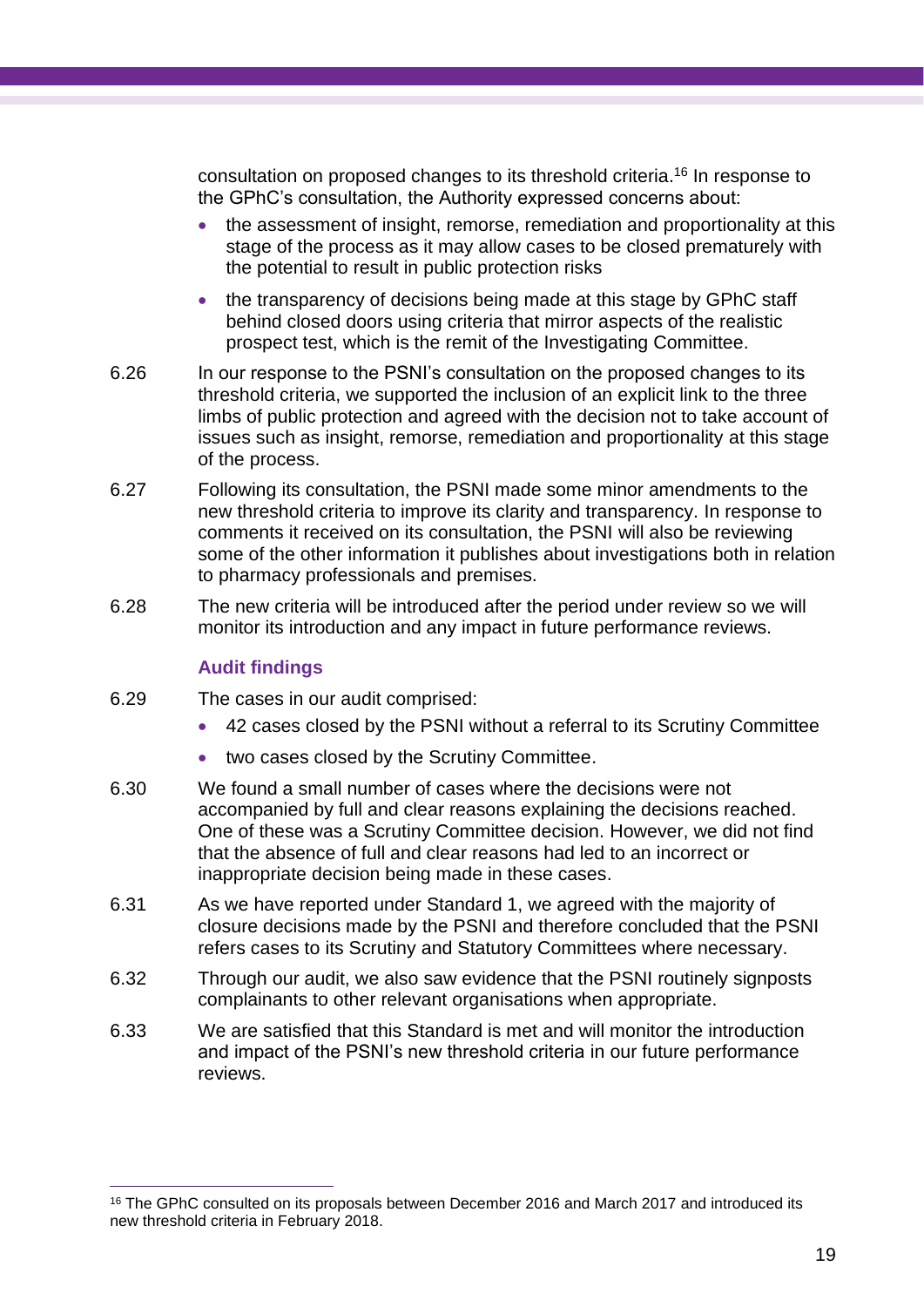**Standard 4: All fitness to practise complaints are reviewed on receipt and serious cases are prioritised and where appropriate referred to an interim orders panel**

- 6.34 This Standard was met last year with no concerns.
- 6.35 The statistical dataset for this year shows that the PSNI continues to take prompt action to seek interim orders when it decides one is necessary. The median time taken in 2018/19 to an interim order committee decision was less than a week from both receipt of the referral and from the decision that an application for an interim order was necessary.
- 6.36 Although this Standard was not subject to a targeted review, during our audit we saw further information about the PSNI's risk assessment process and how the PSNI uses risk assessments to identify and prioritise serious cases.
- 6.37 We noticed that most of the cases we audited were at the lower end of seriousness. Only one case was subject to an interim order. This may partly be because the PSNI can make direct referrals to its Statutory Committee and must do so in cases where it decides an interim order is necessary. We did not audit cases closed by the PSNI's Statutory Committee because we review all Statutory Committee decisions under our Section 29 powers and we did not identify any concerns about this stage of the PSNI's fitness to practise process. This is discussed in further detail under Standard 8 below.

#### **Risk assessments**

- 6.38 The PSNI risk assesses cases on receipt and thereafter on a weekly basis. The PSNI also told us that risks relating to ongoing investigations are discussed at the monthly PNG meetings. The records of these meetings and discussions did not form part of the fitness to practise case files we reviewed.
- 6.39 Most risk assessments completed by the PSNI are documented on a central spreadsheet rather than on the case file. Where a moderate or high risk is identified or there is a change in the risk rating assigned, this is documented on a risk matrix that is saved to the case file. We saw examples of both of these approaches to recording risk assessments.
- 6.40 The risk matrix template used by the PSNI enabled us to see the type of factors routinely considered when risk was assessed. These included the impact on patients or registrants and reputational factors that could be seen to equate to elements of the wider public interest, such as confidence in the profession.
- 6.41 Although we could see what factors the PSNI routinely considers as part of its risk assessment process, our audit found that the individual risk assessments usually contained limited narratives to explain the case-specific factors that had been considered and the rationales behind the risk ratings assigned. This meant we could not establish whether all relevant factors had been considered as part of the assessment. However, we did not identify any cases where we were concerned about the risk rating assigned by the PSNI.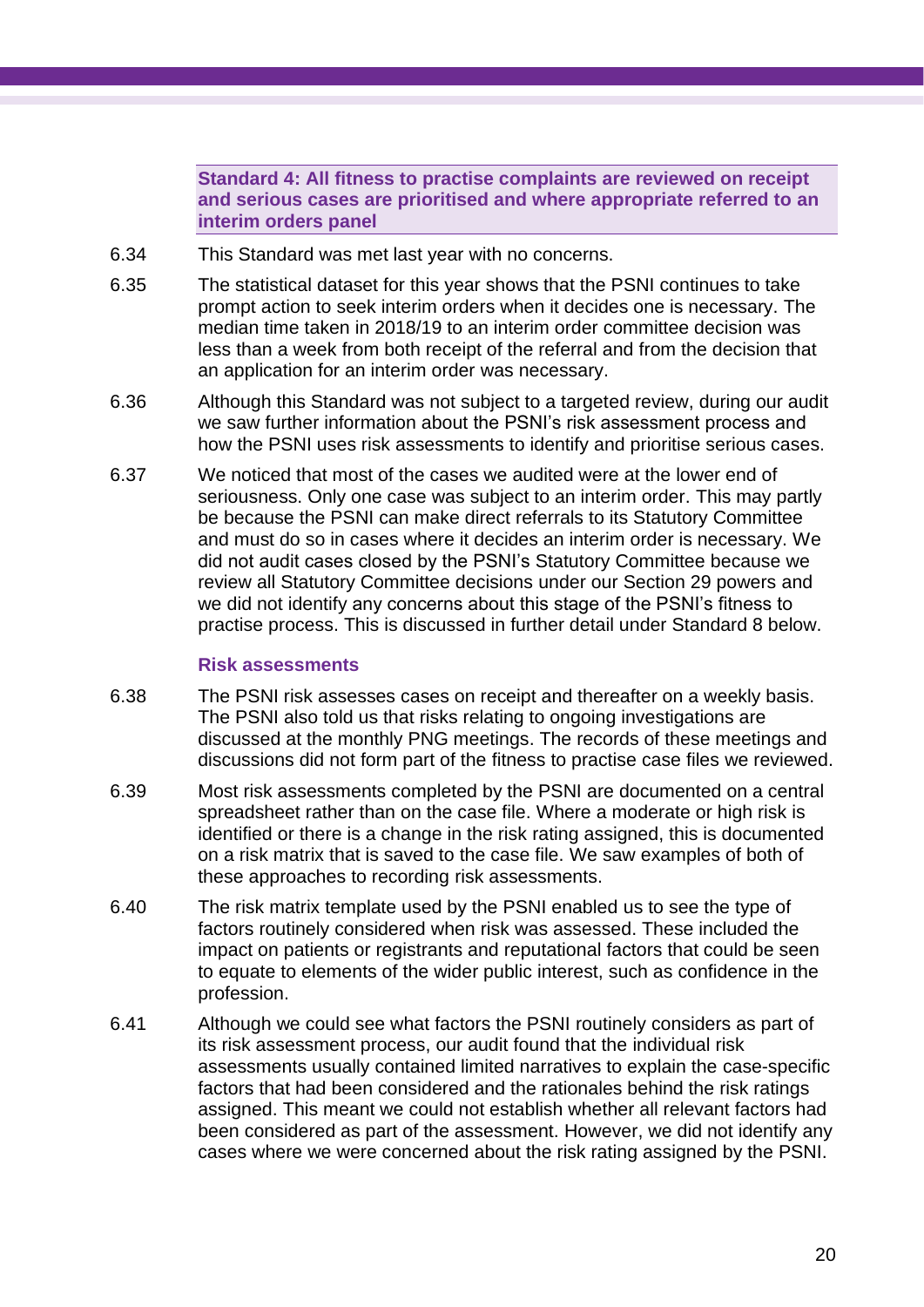6.42 In response to our audit findings, the PSNI accepted that a greater narrative could have been recorded in each case regarding the factors which influenced the risk rating.

#### **Interim orders**

- 6.43 Only one of the cases we audited was subject to an interim order. We did not identify any cases which, in our view, should have been referred to an interim orders panel but were not.
- 6.44 We had concerns about the management of the interim order case in terms of a lack of progression of a substantive investigation, a lack of full decisions produced for a number of interim order hearings and a lack of explanation on the risks identified by the Statutory Committee to explain why an interim order was considered necessary. However, we did not consider that this case necessarily represented the PSNI's usual approach to interim order cases. In addition, we did not find that any of our concerns resulted in, or had the potential to result in, any risks to public protection.

#### **Conclusion against this Standard**

- 6.45 There are some limitations to our audit data insofar as it evidences how the PSNI manages serious cases because the cases we saw were mostly about low level concerns. Nonetheless, we did not see any evidence which suggested to us that the PSNI is not identifying risks and prioritising serious cases.
- 6.46 Although we identified concerns about one interim order case and the PSNI's approach to documenting risk assessments, we did not find that these concerns resulted in, or had the potential to result in, risks to public protection.
- 6.47 We have also taken account of the statistical dataset, which shows that the PSNI continues to act promptly when it identifies a risk and decides an interim order application is necessary.
- 6.48 We are satisfied that this Standard continues to be met.

**Standard 5: The fitness to practise process is transparent, fair, and proportionate and focused on public protection**

- 6.49 This Standard was met last year when we reported that the PSNI had updated its Indicative Sanctions Guidance (ISG) with the new version coming into effect on 27 March 2019. We were satisfied that the new ISG is more focused on public protection than the previous version.
- 6.50 This Standard was not subject to the targeted review we carried out this year however during our audit we saw evidence of how the PSNI's fitness to practise process operated in practice. We therefore considered whether our audit findings impacted our assessment of the PSNI's performance against this Standard.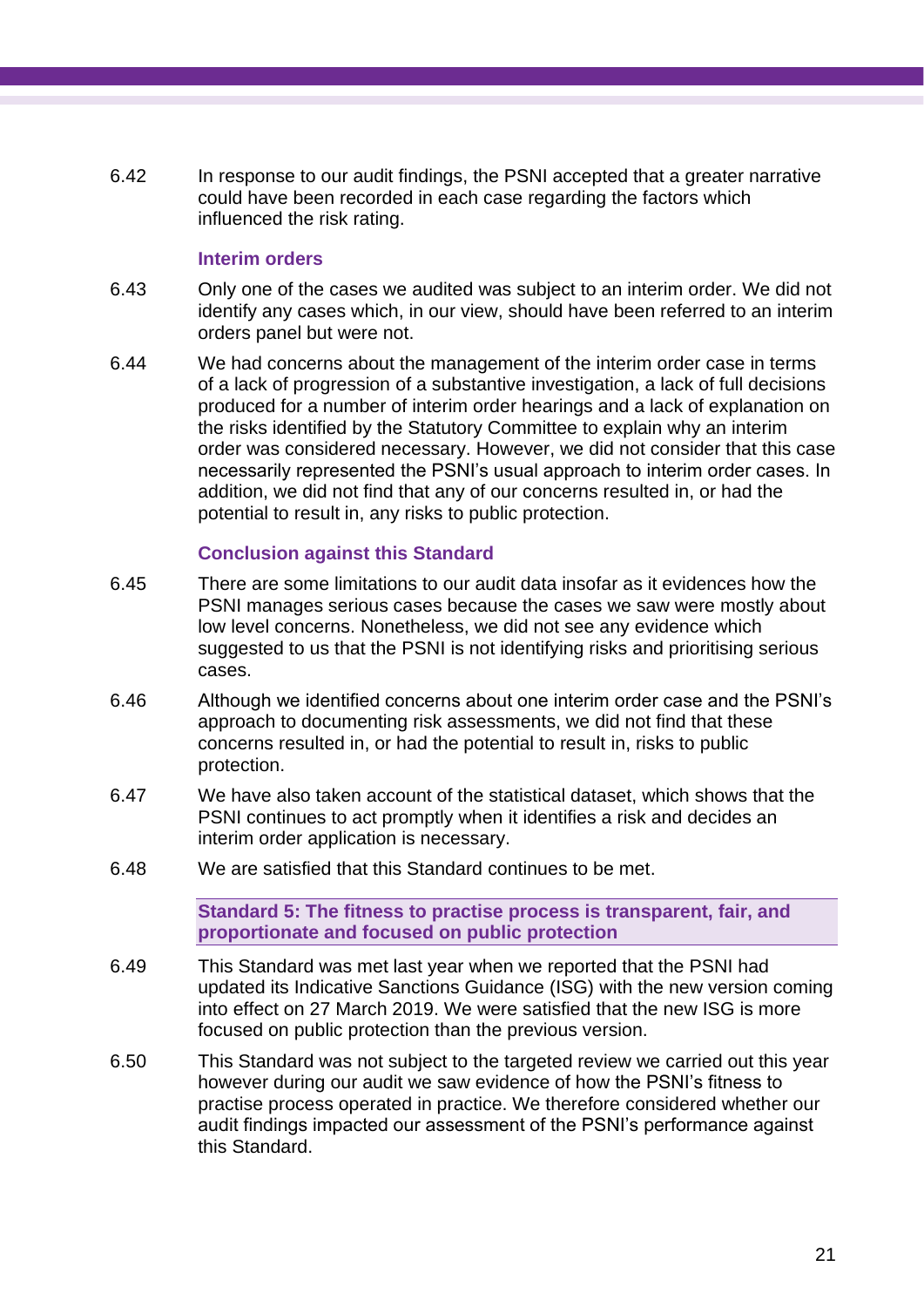### **Audit findings**

6.51 Our audit identified concerns about the transparency of the PSNI's fitness to practise process because we found that:

- processes were not always fully and clearly explained to the parties
- decisions and their accompanying reasons were not recorded contemporaneously
- the jurisdictional test applied by the PSNI at initial screening was not explained to the parties
- parties were not usually told explicitly that the PSNI had decided the jurisdictional test had been met/not met
- in a significant number of cases parties were not kept informed of the progress of their case, what the next steps would be or what the possible outcomes were at each stage.
- 6.52 Our audit also identified a small number of cases where it was our view that information had been presented to the registrant or a third party in a way that was not fully accurate or omitted certain details. Our view was that the approach taken to communicating information in these cases had not been entirely transparent.
- 6.53 As we noted under Standard 1, the PSNI does not have any written guidance about its jurisdictional test. Its complaints leaflets<sup>17</sup> mention there is an initial screening process but do not explain what that process involves. These do not explain that a jurisdictional test will be applied, what that test involves or what the possible outcomes are at that stage. We consider that the absence of this information has the potential to impact the transparency of the process.
- 6.54 We also identified concerns about the fairness of the fitness to practise process because:
	- in almost all of the cases where the registrant was contacted,  $18$  we did not see evidence of the process being clearly explained to them<sup>19</sup>
	- the PSNI's internal guidance sets out timeframes for updating complainants but does not provide equivalent timeframes for updating registrants.
- 6.55 The PSNI provided a response to our audit findings where it explained that processes were often verbally explained to the parties but it accepted these conversations were not always documented. The PSNI also highlighted that its approach to record-keeping, including the recording of decisions, is influenced by the small size of its fitness to practise team.

<sup>&</sup>lt;sup>17</sup> The PSNI publishes two different complaints leaflets; one aimed at complainants and one aimed at registrants.

<sup>&</sup>lt;sup>18</sup> There may be circumstances where it is reasonable to not notify the registrant on receipt of a concern.

<sup>&</sup>lt;sup>19</sup> Complainants were sometimes provided with a copy of the PSNI's complaints leaflet for complainants but none of the registrants were provided with a copy of the complaints leaflet for registrants. Some registrants were provided with a copy of the leaflet for complainants in error.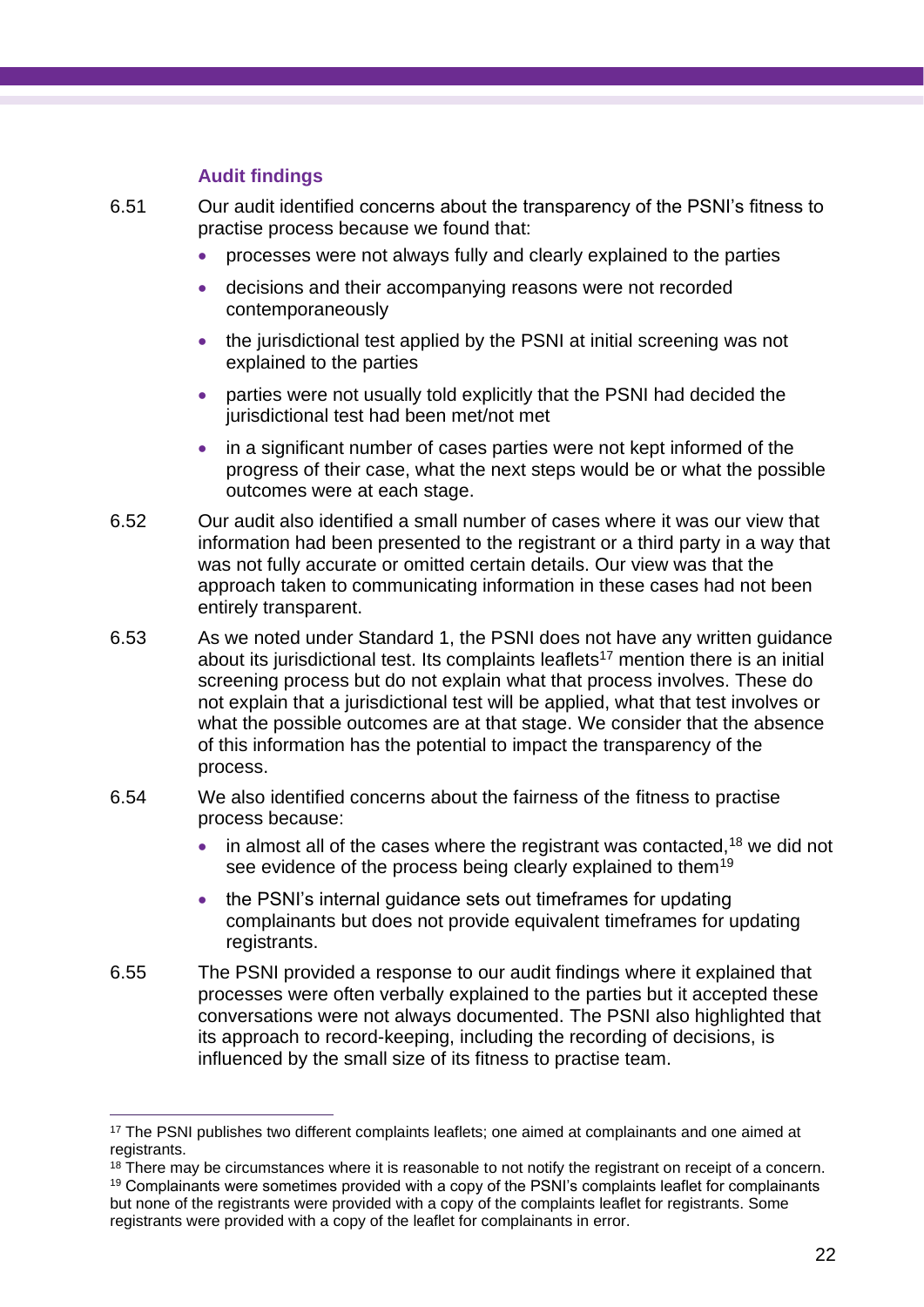- 6.56 Together with its response to our audit findings, the PSNI provided a list of actions it had identified for itself as a result of our feedback. The PSNI intends to reduce the use of verbal communications but where they are used, they will be documented immediately. The PSNI also committed to developing a template setting out the tests applied and the rationale for each decision made. The aim of the template is to assist both record-keeping and decision-making. In June 2020, the PSNI reported to its Council that the template was in place.
- 6.57 The PSNI also told us that in most cases it was implicit when the jurisdictional test was met or not met. It told us that the term 'jurisdictional test' may not be understood or may be confusing for the parties but, through the actions it has identified for itself, the PSNI has committed to explaining the reasons for decisions to the parties using plain English rather than the term 'jurisdictional test'.
- 6.58 In a separate action plan which was compiled in response to the Authority's Lessons Learned Review<sup>20</sup> and which we discuss in further detail under Standards 6 and 7, the PSNI has committed to:
	- ensuring it provides as much information as possible to aid understanding and transparency of the fitness to practise process
	- a review of record-keeping across the fitness to practise process
	- exploring the introduction of a bespoke case management system to manage its fitness to practise investigations.

### **Conclusion against this Standard**

- 6.59 Where parties are not provided with full and accurate information about their case or about how their case will be or has been considered, including how decisions will be or have been made, this impacts the transparency of the process. In addition, allowing parties to infer what decisions have been made creates a risk that parties may make incorrect inferences.
- 6.60 It is also our view that clear, accurate and contemporaneous records aid the transparency of decision-making and the transparency of the overall process.
- 6.61 We agree that an organisation's size will be a factor that influences the approach it takes to record-keeping; we do not prescribe a single approach. However, the PSNI's approach meant that we were not able to assure ourselves that processes had been fully and clearly explained to the parties because this was often done verbally without the conversations being documented.
- 6.62 We consider that the transparency of a process is linked to its fairness because where a process is not explained and where reasons cannot be readily established, it is difficult to demonstrate the fairness of that process.
- 6.63 In addition, we had concerns about the fairness of the process because we saw evidence that suggested a disparity between the information provided to

<sup>20</sup> In May 2018 we published a *Lessons Learned Review* which looked at the NMC's handling of fitness to practise cases concerning midwives at the Furness General Hospital.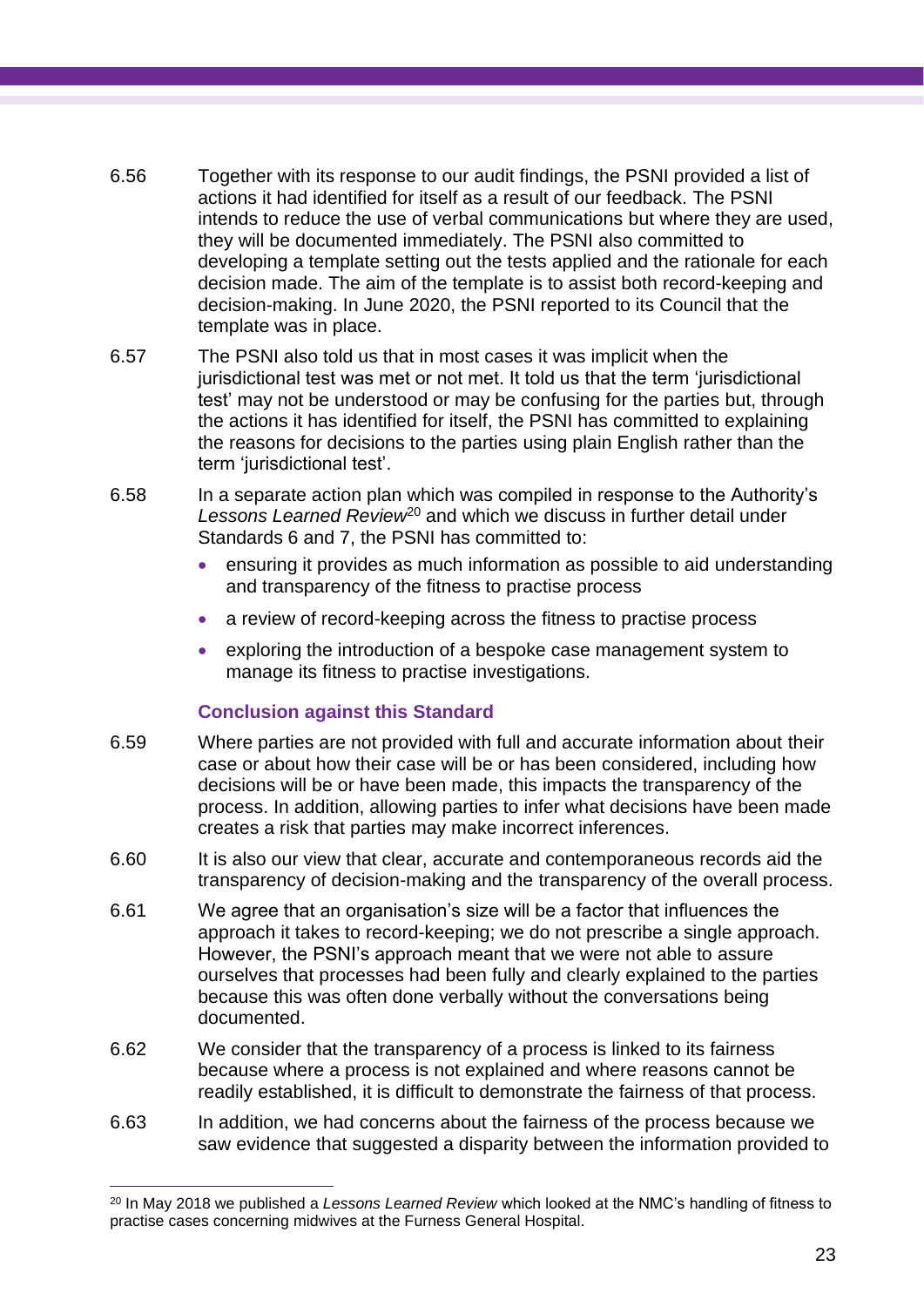registrants and the information provided to complainants, in terms of case updates and general process information.

6.64 We recognise and welcome the prompt action taken by the PSNI in response to our audit findings and we also note the PSNI's separate plan resulting from the *Lessons Learned Review* which contains actions that are also relevant to the concerns we identified. Although some of this work has already been completed, it will not have taken effect during the period under review. We will monitor the progress and impact of all of this work but have concluded that this Standard is not met for the period under review.

> **Standard 6: Fitness to practise cases are dealt with as quickly as possible taking into account the complexity and type of case and the conduct of both sides. Delays do not result in harm or potential harm to patients and service users. Where necessary the regulator protects the public by means of interim orders**

- 6.65 This Standard was met last year following a targeted review to understand why there had been a significant increase in the number of older cases within the PSNI's caseload and how the PSNI was managing these cases. The PSNI sent us corrected data, which no longer showed an increase in the number of older cases and explained that it monitors and manages cases involving third party investigations through regular contact with those third parties and through information-sharing with the PNG.
- 6.66 Last year we also noted that the PSNI had reported to its Council throughout the year that a number of its cases would not be closed within its own internal key performance indicator (KPI) timeframes because they either involved third party investigations or complex health matters. Our 2016/17 report also noted that more than half of the PSNI's open caseload as at 31 May 2017 involved separate external investigations.
- 6.67 This year, the PSNI again reported that its case progression was being impacted by external investigations. In January 2019, almost half of the PSNI's open caseload was outside KPI timeframes because of external investigations.
- 6.68 In July 2018, the PSNI reported to its Council that it was considering what action it might need to take in response to a number of external reports and investigations, including the Authority's *Lessons Learned Review*, which identified the need for regulators to work closely with other investigators and regulators to ensure that, so far as possible, they are able to act to protect the public and unnecessary delays are not caused by other investigations.
- 6.69 We carried out a targeted review of this Standard to understand whether the PSNI had made any changes to how it monitors and manages cases that are subject to external investigations in light of its consideration of the Authority's *Lessons Learned Review*.
- 6.70 Our audit also enabled us to see how the PSNI progresses fitness to practise investigations which are not subject to external investigations.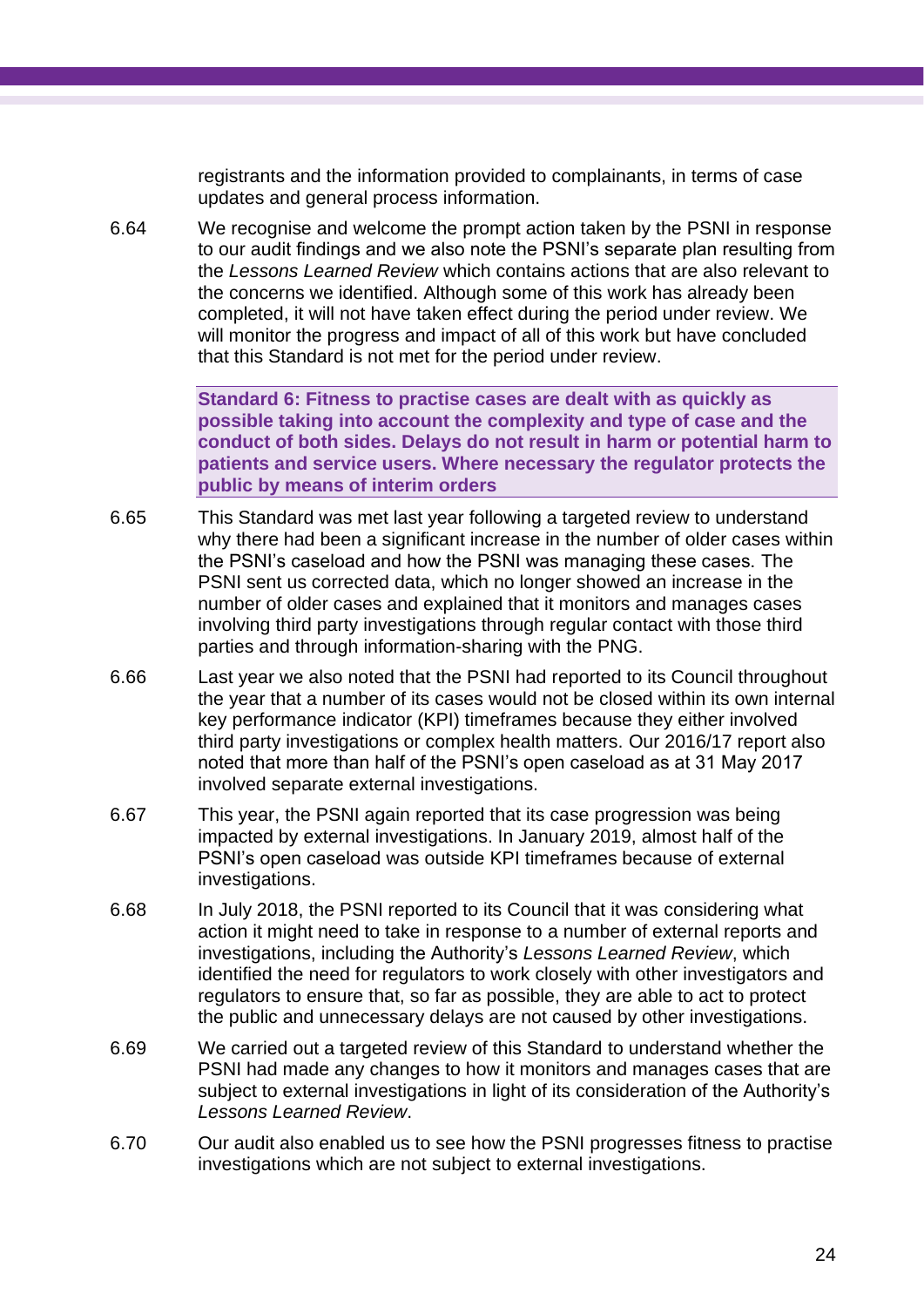#### **Management of cases subject to external investigations**

- 6.71 In January 2020, the PSNI reported to its Council that it will be taking a number of actions in response to the Authority's *Lessons Learned Review* and the independent audit commissioned by the NMC into its handling of concerns about midwives at Furness General Hospital.<sup>21</sup>
- 6.72 The PSNI indicated it would introduce a *Parallel Investigations* policy to ensure investigations are only delayed where there exists a real risk of prejudice to criminal and other proceedings. The new policy was introduced in May 2020, which we note is after the period under review, and in June 2020, the PSNI reported that the policy had been applied to three cases.
- 6.73 The new policy supplements the PSNI's existing approach to monitoring and managing cases which are subject to third party investigations. This approach, which was in place during the period under review, involves maintaining regular contact and sharing information with the relevant organisation, either directly or through the PNG.

#### **Timeliness of the key stages of the fitness to practise process**

- 6.74 The table below shows some of the key timeliness measures we collect from the regulators we oversee. The data shows that for three years in a row from 2016/17, including during the period under review, the median time that the PSNI progressed cases to final hearing was less than 52 weeks. The annual data for 2019/20 falls outside the period under review but we note there has been an increase in the timeframes and will monitor this closely.
- 6.75 The data also shows an increase in the number of open cases over 52 weeks old from 10 in 2017/18 to 14 in 2018/19. We expect to see year-on-year fluctuations in numbers and the increase, in absolute terms, is small so may not be significant. As we have noted above, we know that external investigations are affecting the PSNI's timeframes and the PSNI has mechanisms in place to monitor and manage these types of cases so that they are progressed where possible. While recognising the data for 2019/20 falls outside the period under review, we note that it shows a decrease in the total number of older cases to nine which indicates older cases are being progressed. Consequently, we do not have concerns about the small increase in 2018/19.

| <b>Measure</b>                                                                                                                                | <b>Annual</b><br>2016/17 | <b>Annual</b><br>2017/18 | <b>Annual</b><br>2018/9 | <b>Annual</b><br>2019/20 |
|-----------------------------------------------------------------------------------------------------------------------------------------------|--------------------------|--------------------------|-------------------------|--------------------------|
| Median time from receipt of referral to the final FTP<br>Committee determination/or other final disposal of<br>the case (weeks)               | 34                       | 24                       | 40                      | 92.5                     |
| Median time taken from receipt of referral to a final<br>decision by the IC or case examiners on whether<br>there is a case to answer (weeks) | 15                       | 47                       | 24                      | 159                      |

<sup>&</sup>lt;sup>21</sup> The NMC published the report from the independent audit in September 2019.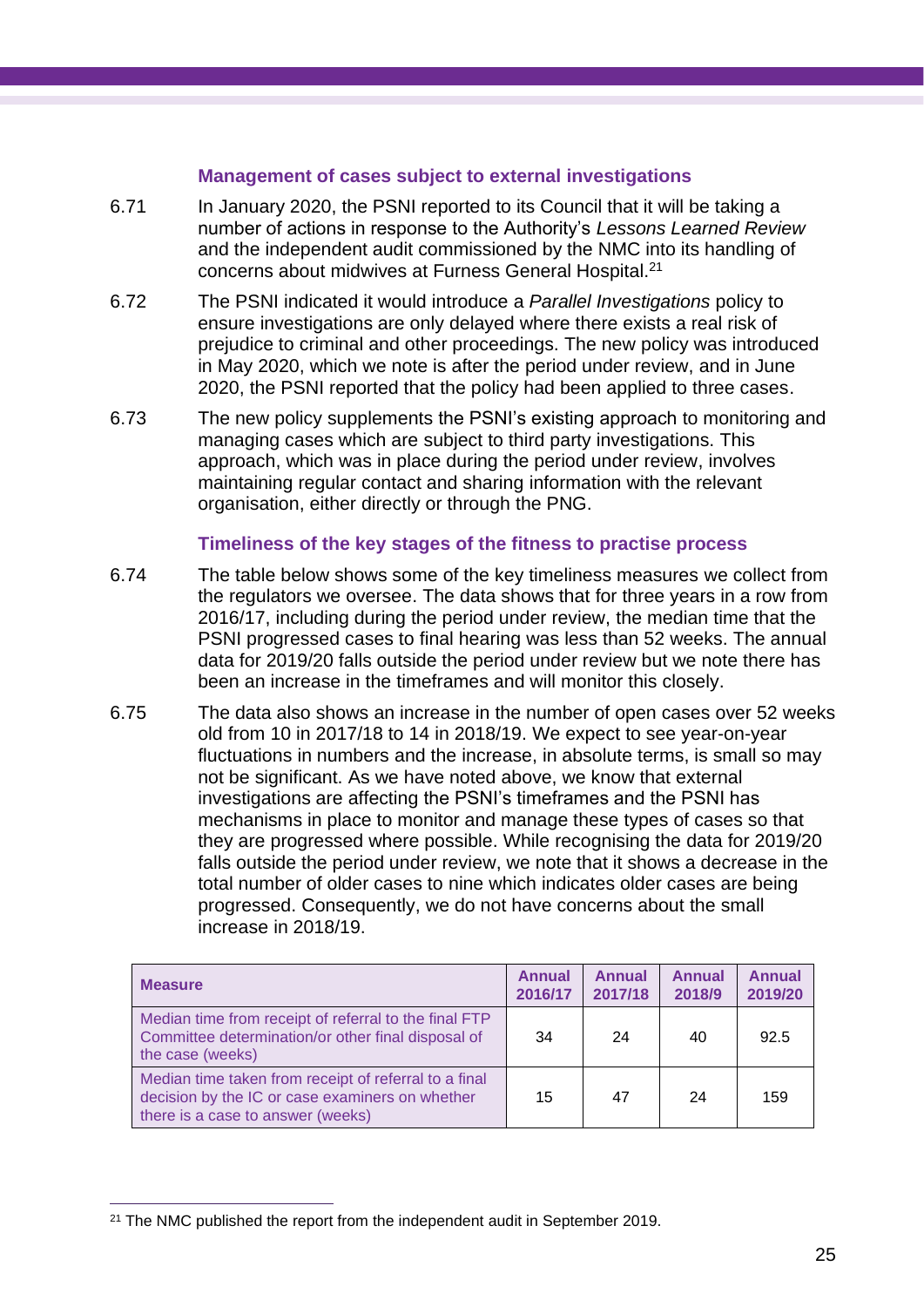| Median time taken from final IC/case examiner<br>decision to the final FTP Committee<br>determination/or other final disposal of the case<br>(weeks) | 12 | N/A <sup>22</sup> | $0^{23}$ | $0^{24}$ |
|------------------------------------------------------------------------------------------------------------------------------------------------------|----|-------------------|----------|----------|
| Number of open cases (at the end of the period)<br>which are older than:                                                                             |    |                   |          |          |
| 52 weeks-103 weeks                                                                                                                                   | າ  | 9                 | 3        |          |
| 104 weeks-155 weeks                                                                                                                                  |    |                   | 10       | 2        |
| 156 weeks and above                                                                                                                                  |    |                   |          |          |

- 6.76 The data in the table above does not capture cases that are closed by the PSNI without being referred to its Scrutiny or Statutory Committees. In 2018/19, we started collecting data that would capture the timeliness of these cases and so we are not yet able to discern any trends from it. However, the data showed that the PSNI's median timeframe from receipt of referral to the decision on whether:
	- it had jurisdiction to investigate was one week
	- the referral should progress to consideration by its Scrutiny Committee was one week.
- 6.77 Our audit also enabled us to look at the timeliness of case progression at these initial stages of the PSNI's fitness to practise process because most of the cases we audited were closed without being referred to the Scrutiny or Statutory Committee.

### **Audit findings**

- 6.78 Our audit did not identify any cases which were unnecessarily delayed by external investigations but it did identify a number of cases with delays that were within the PSNI's control. The delays we saw ranged from three weeks to four months. We found that these cases were not dealt with as quickly as possible, however we did not identify any delays which resulted in harm or potential harm to patients or service users.
- 6.79 The PSNI has a small fitness to practise team and we are aware that during the period under review, a key member of staff had an unplanned and extended period of absence. Some of the delays we saw coincided with this period of absence.
- 6.80 We recognise that in an organisation the size of the PSNI, any unplanned and extended staff absence, particularly of a key individual, will inevitably affect performance. However, we would expect continuity plans to be in place to ensure that statutory functions are not unduly impacted. The PSNI has recognised the need to be able to make deputising arrangements and we are

<sup>&</sup>lt;sup>22</sup> This data is not available. The PSNI reported to us that this case was a direct referral and as such it is not able to calculate the timeframe from the final decision of the IC to the final FTPC determination. <sup>23</sup> The PSNI told us that the case considered by its Statutory Committee this year was a direct referral so was not considered by its Scrutiny Committee.

<sup>24</sup> As footnote above.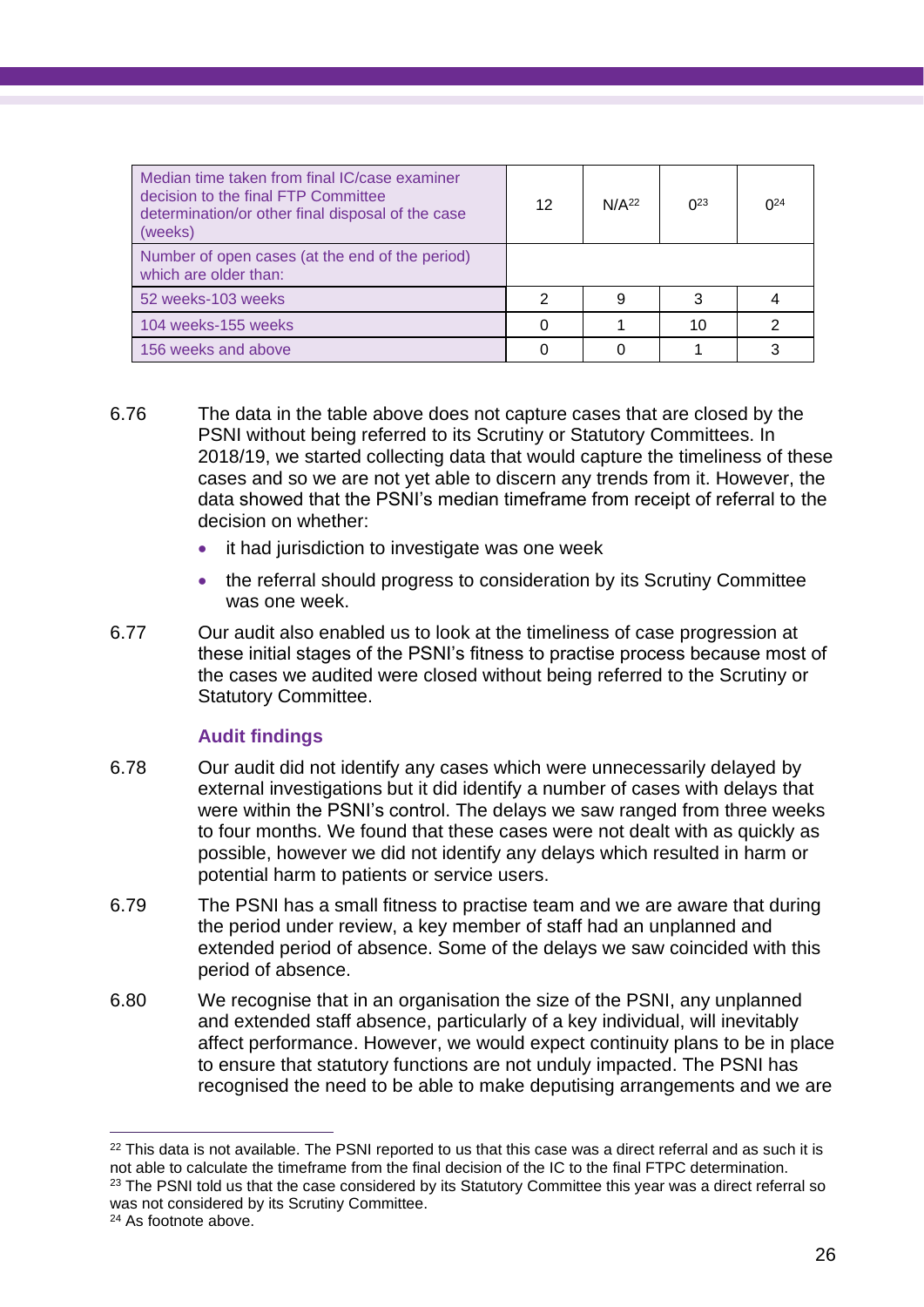aware that it is seeking the necessary legislative changes to enable it to do so. We welcome and support the steps the PSNI is taking in this regard.

- 6.81 In response to our audit findings, the PSNI accepted that there will always be room for improvement in terms of its general timeliness. It produced an action plan to address the concerns we had raised. It has implemented weekly reviews of progress on cases and monthly emails to other agencies to seek updates.
- 6.82 As part of the separate action plan compiled by the PSNI partly in response to the Authority's *Lessons Learned Review*, the PSNI will also be exploring the development of a bespoke case management system which will help it track the progress of its fitness to practise investigations. This tool, used in conjunction with its new *Parallel Investigations* policy, should assist the PSNI in identifying and addressing or preventing any unnecessary delays during the investigation of a case.

#### **Conclusion against this Standard**

- 6.83 Through our audit, we saw cases which were not dealt with by the PSNI as quickly as possible at the initial stages of its fitness to practise process. We were concerned by these delays but we noted that none of them had resulted in harm or potential harm to patients or service users. We also recognise that the absence of a key member of staff during the period under review partly explained some of the delays that we saw.
- 6.84 During the period under review, the PSNI's overall end to end timeframe for the fitness to practise process remained under 52 weeks.
- 6.85 We are satisfied that this Standard is met and will continue to closely monitor the timeliness of the PSNI's investigations, particularly at the initial stages of the fitness to practise process.

**Standard 7: All parties to a fitness to practise case are kept updated on the progress of their case and supported to participate effectively in the process**

- 6.86 This Standard was met last year with no concerns.
- 6.87 This year, we carried out a targeted review to obtain further information about the PSNI's:
	- review of the Authority's *Lessons Learned Review*
	- annual report that is provided to its senior management team on feedback received once a fitness to practise case is concluded.
- 6.88 Our audit also enabled us to assess the PSNI's interactions with parties involved with the fitness to practise process.

#### **The PSNI's review of the Authority's** *Lessons Learned Review*

6.89 As we have noted under Standards 5 and 6, the PSNI compiled an action plan partly in response to the Authority's *Lessons Learned Review*. The PSNI reported that it has received no complaints in relation to how it has engaged with registrants, complainants and/or witnesses. Notwithstanding this point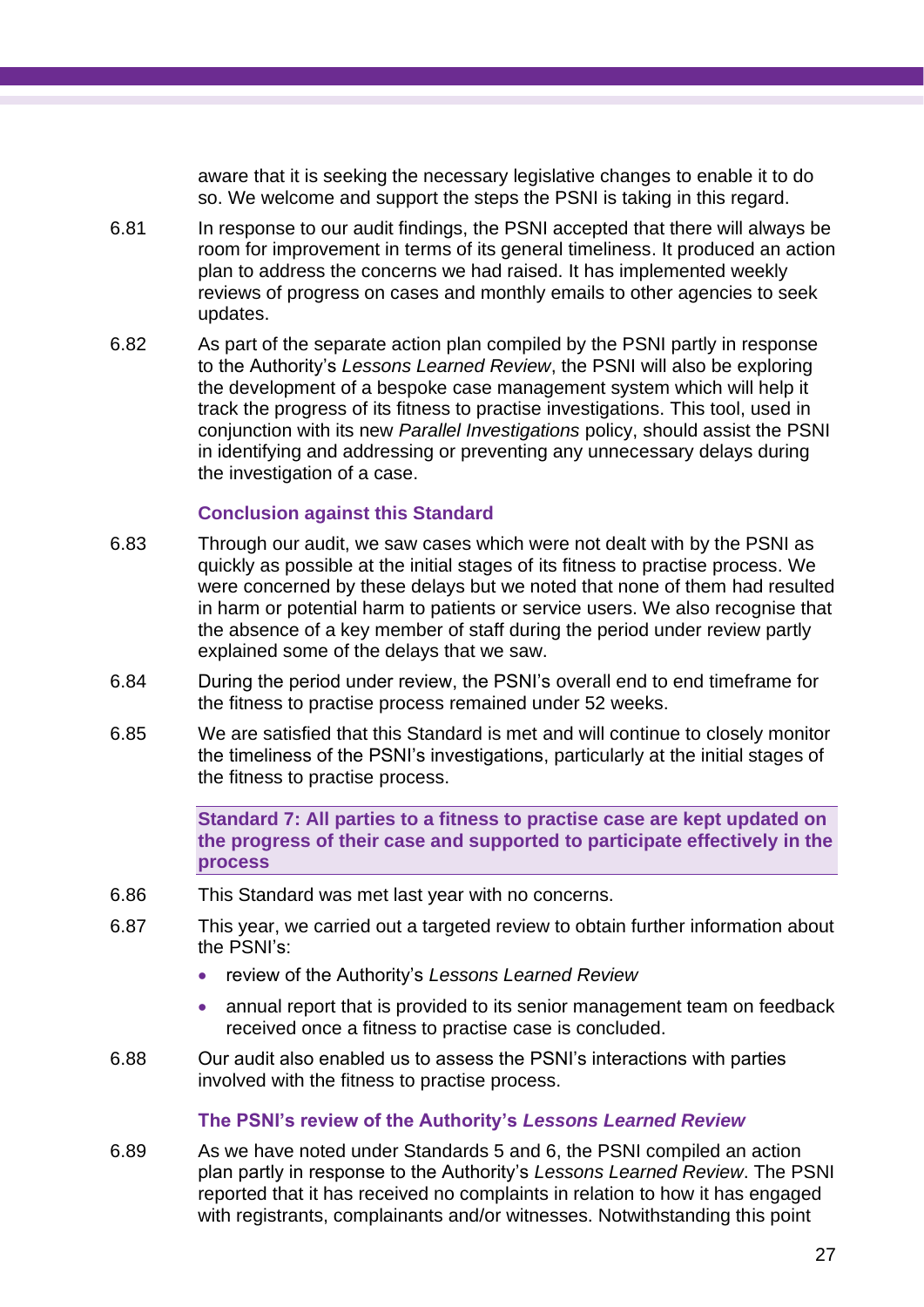and in addition to the actions we have already noted, the PSNI reported it would also:

- review its fitness to practise feedback policy, which it uses to proactively seek feedback from parties involved with proceedings once a case has concluded
- develop a Supporting Participation Policy.
- 6.90 The PSNI's intention was to complete these actions by Spring 2020. We have not seen the PSNI report on the progress of this work however we are aware that the timeframes for completion may have been delayed because of the Covid-19 pandemic.

#### **Feedback received from fitness to practise participants in 2019**

- 6.91 At the conclusion of a fitness to practise case, the PSNI sends a standard questionnaire to the participants to seek their views on the process and how the case was handled.
- 6.92 In January 2020, the PSNI presented a report to its Council on the feedback it had received from fitness to practise participants in 2019. All four of the responses received were positive, including about how the process ran and the level of communication from the PSNI. The report acknowledges that the low number of responses means there are limits to the conclusions that can be drawn from them.

#### **Audit findings**

- 6.93 In the cases we audited, we saw evidence of the PSNI providing reasonable adjustments to parties to support them in participating in the proceedings.
- 6.94 However, our audit also found that parties were not kept updated on the progress of their case in two thirds of the cases that were open for more than a month. The PSNI's internal guidance states that complainants should be updated on a monthly basis or at regular intervals and on any significant milestones so the need to update parties on cases open for less than one month will have been limited.
- 6.95 We were also concerned, as we have noted under Standard 5, that we did not always see evidence of the fitness to practise process being explained to the parties and we were particularly concerned that we did not see the process explained to registrants in almost all of the cases where the registrant was contacted. This meant that we could not establish whether parties had been provided with sufficient information to enable them to participate effectively in the process.
- 6.96 The PSNI accepted that parties had not been kept updated in a number of cases. In other cases, the PSNI explained that updates were not sent while it was awaiting information from third parties, for example the outcome of an external investigation. We do not consider this should have prevented the PSNI from contacting the parties to advise them of the same.
- 6.97 In its response to our audit findings, the PSNI also highlighted its existing plans to explore the introduction of a bespoke case management system.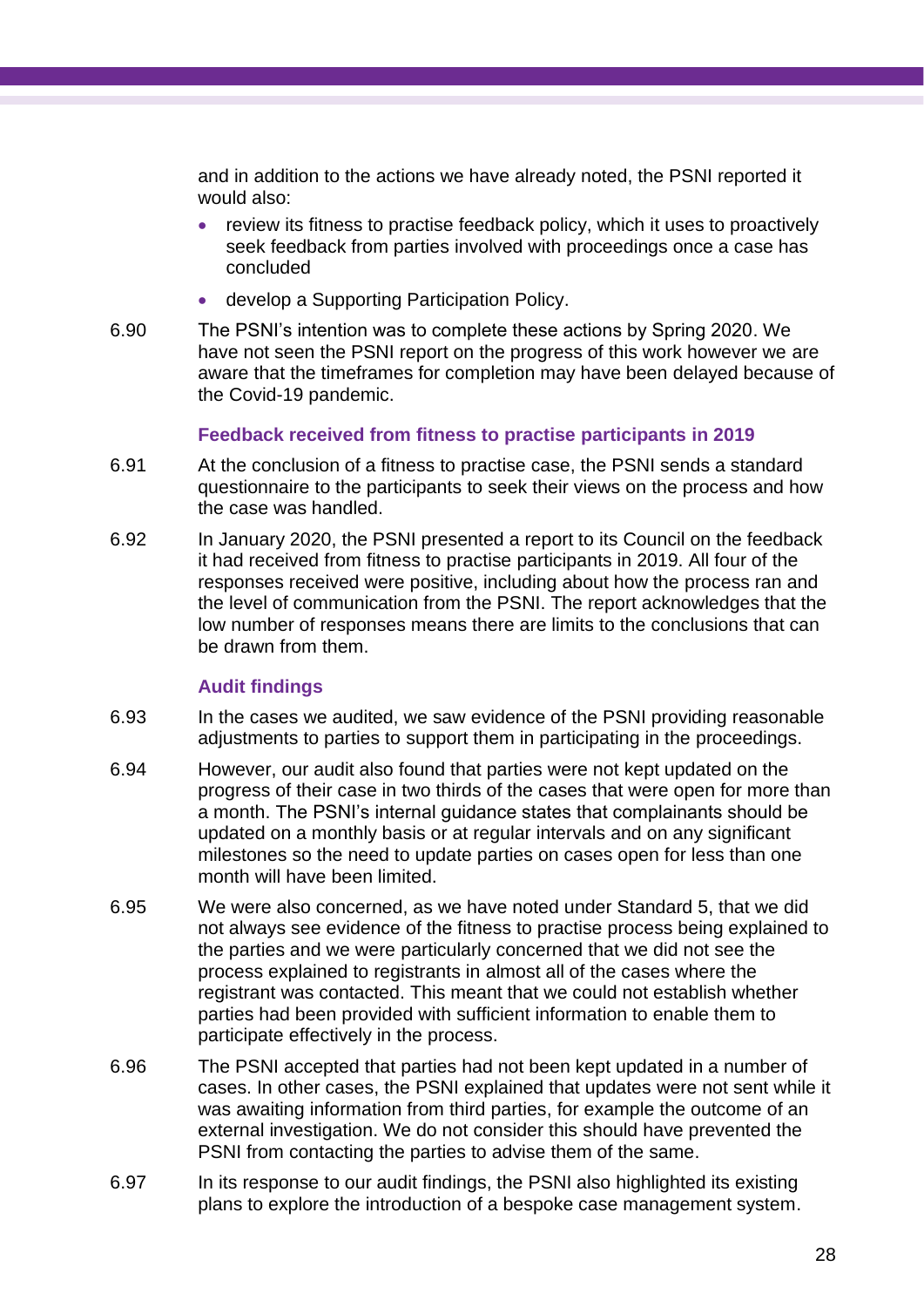The PSNI notes that this should enable improved record-keeping and prompting where action is necessary, such as the issuing of updates or the chasing of information.

#### **Conclusion against this Standard**

- 6.98 It is positive that the PSNI proactively seeks feedback from parties to fitness to practise proceedings and we note that all of the responses it received in 2019 were positive about the PSNI's processes and communications. We also acknowledge that the PSNI has not received any complaints in relation to customer service and its interactions with parties to fitness to practise proceedings.
- 6.99 However, when we take account of our audit findings, the number of cases where we had concerns relating to this Standard were significant. Based on the evidence from our audit, we could not conclude that parties were routinely updated on the progress of their case or that parties were provided with the information they needed to enable them to participate effectively in the process.
- 6.100 Prior to our audit, the PSNI already had plans to introduce a Supporting Participation policy and to explore the introduction of a case management system to assist it in managing its fitness to practise investigations. Both of these areas of work are relevant to the concerns we identified so we will monitor their progress but they will not have had an impact during the period under review. Consequently, we concluded that this Standard is not met.

**Standard 8: All fitness to practise decisions made at the initial and final stages of the process are well reasoned, consistent, protect the public and maintain confidence in the profession**

- 6.101 This Standard was met last year with no concerns when we reported that the PSNI had updated its ISG for fitness to practise hearings. As we noted under Standard 5, the new version came into effect on 27 March 2019.
- 6.102 Although this Standard was not subject to a targeted review, our audit enabled us to review all the decisions made by the PSNI at the initial stages of its fitness to practise process. In addition, we reviewed all decisions made at the final stage of the fitness to practise process through our Section 29 process.

#### **Audit findings**

- 6.103 As we have reported under a number of Standards, our audit did not identify any significant concerns about the decisions made at the initial stages of the PSNI's fitness to practise process. We did not identify any concerns about the consistency of the decisions made by the PSNI. Nor did we identify any decisions which we considered were insufficient to protect the public.
- 6.104 However, we have reported that we found that reasons for decisions were not always fully or accurately recorded. We also noted that the PSNI does not have written guidance to explain its jurisdictional test and it does not document triage decisions or threshold criteria decisions contemporaneously.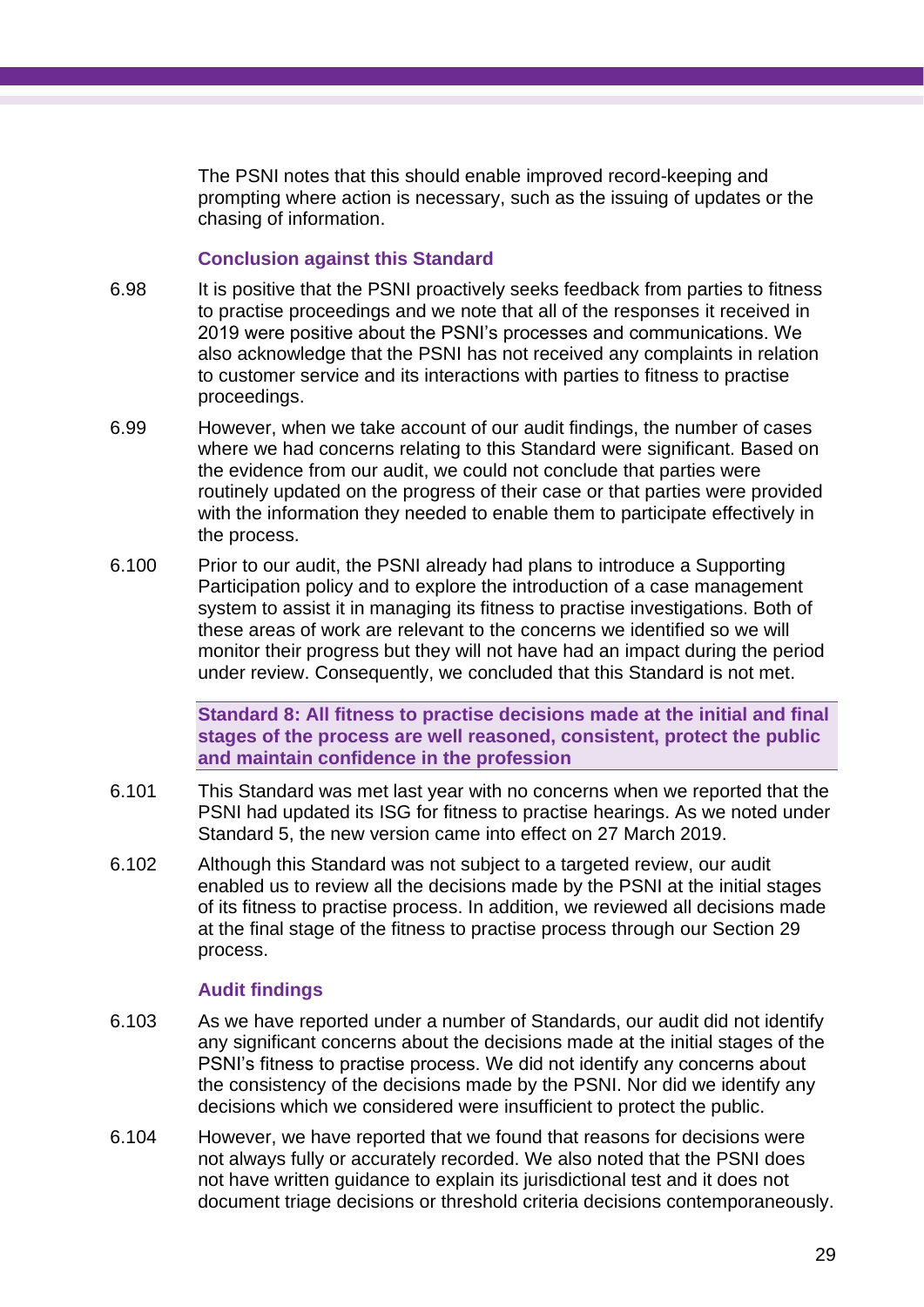- 6.105 This approach to record-keeping and the absence of written guidance about the jurisdictional test meant that we could not see from our audit whether there was a clear correlation between the decision-making process and the decisions reached.
- 6.106 In response to our audit findings, the PSNI told us that its approach to recordkeeping was influenced by its small size and it highlighted that its recordkeeping did not result in poor decision-making. It nonetheless recognised that as cases become more numerous and complex, its current record-keeping arrangements are unsatisfactory. The PSNI noted that, in response to the Authority's *Lessons Learned Review*, it already had plans in place to review record-keeping across the fitness to practise process and to consider introducing a bespoke case management system.

#### **Section 29**

- 6.107 The PSNI reported five appealable decisions to the Authority during the period under review. The Authority did not appeal any of the decisions or issue any learning points to the PSNI.
- 6.108 Four of the appealable decisions notified to the Authority during the period under review were made after the introduction of the new ISG. There were no identifiable patterns in the outcomes from the hearings that took place after the new guidance was introduced.
- 6.109 We noted one case where a Committee member recalled part-way through the final hearing that they had also sat on an interim order hearing for the same case, which is contrary to the PSNI's guidance on *Investigation processes and committee structure*. Both the registrant and the PSNI confirmed they were content for the Committee member to continue their consideration of the case.
- 6.110 We are not aware of any similar incidents occurring during the period under review and we note that the issue was addressed as soon as it was identified, with the parties being given the opportunity to object to the continuation of proceedings. In light of this, we do not consider this matter to have an adverse impact on our assessment of the PSNI's performance against this Standard.

#### **Conclusion against this Standard**

- 6.111 We have not identified any significant concerns about the fitness to practise decisions made by the PSNI through either our audit or our Section 29 process.
- 6.112 We carefully considered whether our audit findings about the recording of decisions and accompanying reasons affected our assessment of the PSNI's performance against this Standard.
- 6.113 As we did not have significant concerns about the decisions made by the PSNI, we decided that our concerns about record-keeping were more significant to the transparency of the process and so were more appropriately captured under Standard 5.
- 6.114 We are satisfied that this Standard continues to be met.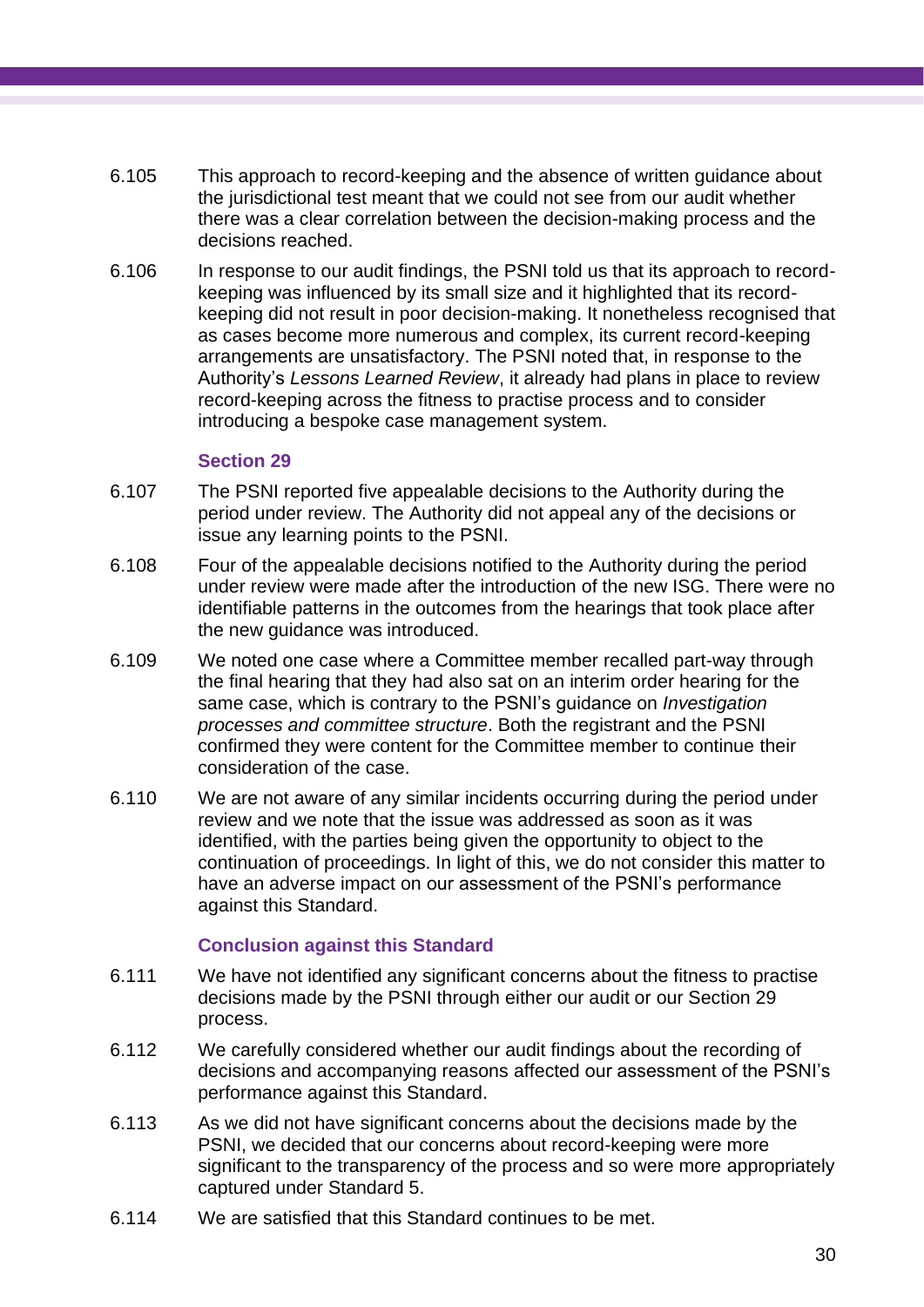**Standard 9: All fitness to practise decisions, apart from matters relating to the health of a professional, are published and communicated to relevant stakeholders**

- 6.115 This Standard was met with no concerns last year.
- 6.116 During the period under review, the PSNI reported five appealable hearing decisions to the Authority. <sup>25</sup> The decisions from three cases were published on the PSNI's website. In line with the PSNI's *Policy on the disclosure and publication of fitness to practise information*, the other two decisions were not published because one was a health case and the other resulted in a finding of no impairment.
- 6.117 We are satisfied that this Standard continues to be met.

**Standard 10: Information about fitness to practise cases is securely retained**

- 6.118 This Standard was met with no concerns last year.
- 6.119 The PSNI did not report any changes to the way it retains information about fitness to practise cases. The work the PSNI intends to undertake to explore the commissioning of a bespoke case management system for its fitness to practise cases has not yet commenced and will fall outside the period under review.
- 6.120 The PSNI did not report any data breaches to the Information Commissioner's Officer (ICO) and a search of the ICO website did not identify any complaints against the PSNI.
- 6.121 We are satisfied that this Standard continues to be met.

<sup>&</sup>lt;sup>25</sup> One hearing took place prior to the period under review but was notified to the Authority within the period of review.